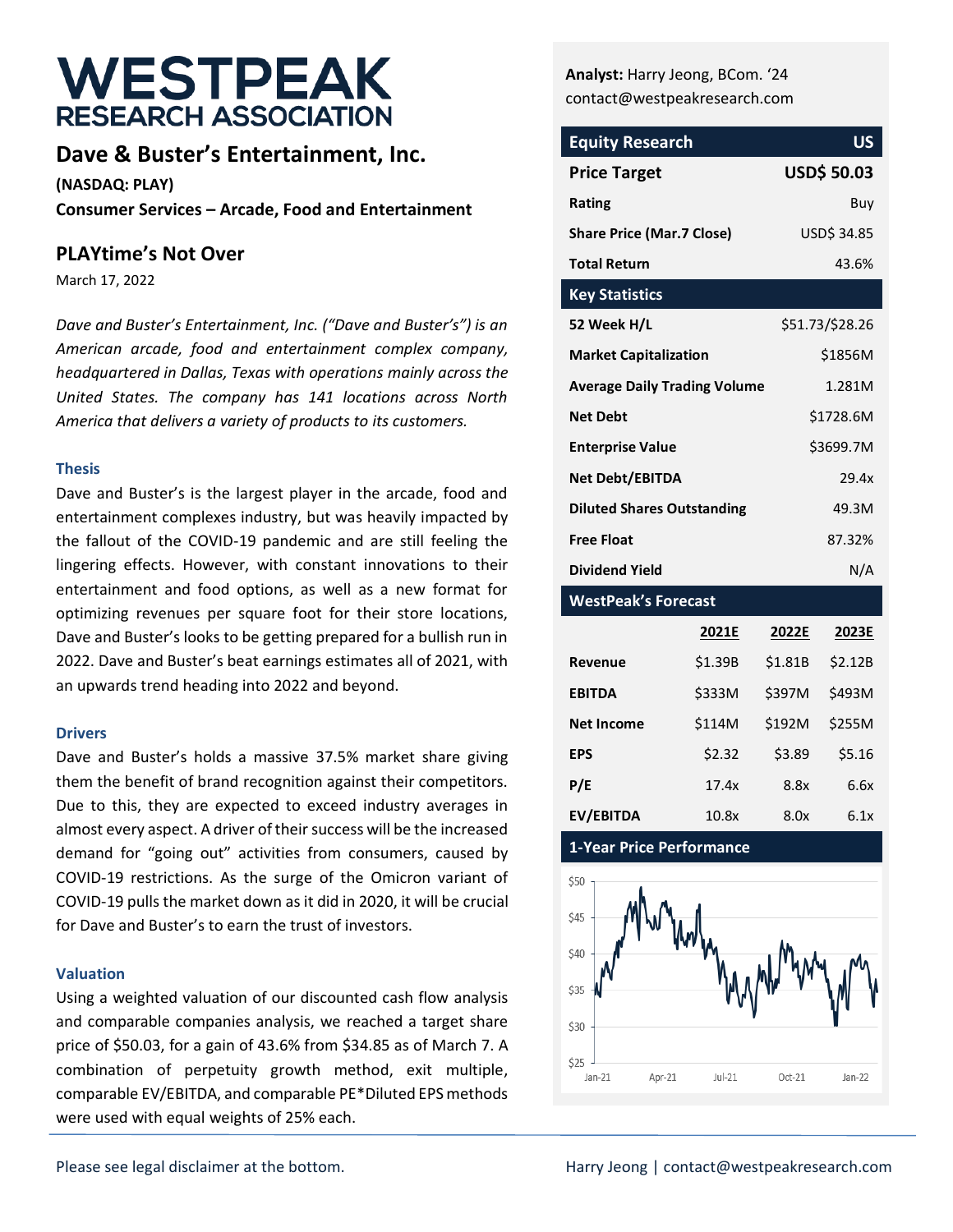

## **Business Overview/Fundamentals**

#### Company Overview

Dave and Buster's is an American arcade, food and entertainment company founded in 1982 in Dallas, Texas. They are the largest player in the arcade, food and entertainment industry in the United States of America, with a market share of 37.5%. The company is known for their all-in-one experience that caters to a wider range of demographics than the typical arcade. They provide the opportunity to "Eat Drink Play and Watch" all in one location. The nature of their business results in multiple revenue segments that blend different industries together. Their two primary revenue streams combine traditionally independent segments of Food and Beverages, and Entertainment. Their true point of attraction comes from being an all-inclusive experience on a scale far above their competition, while also providing flexibility to their customers on what they want to do at their locations.



**Revenues by Business Segments, FY 2020** 

### Segment 1: Food and Beverages

Although Dave and Buster's is better known for the entertainment and arcade segment of its business, the restaurant segment has been growing and accounts for a significant portion of its revenues. Accounting for around 30-40% of total revenues, the food and beverage segment has decreased in the percentage of total revenue throughout the years, as the entertainment segment has seen more innovation. However, the two different segments of the business work in tandem, increasing the total revenue of the business. The success of their restaurant segment can be attributed to the convenience that an all-inclusive experience offers, as customers don't have to leave the location to get food if they get hungry. The reverse also applies, as customers who go to the locations to eat are given activities that they can do while they wait or after they have finished their meals. The concerns with all-inclusive experiences are that the different segments could be subpar due to the business trying to handle multiple consumer needs, where neither activity is particularly satisfying. However, Dave and Buster's has committed to delivering quality across their segments, being comparable to stand-alone restaurants.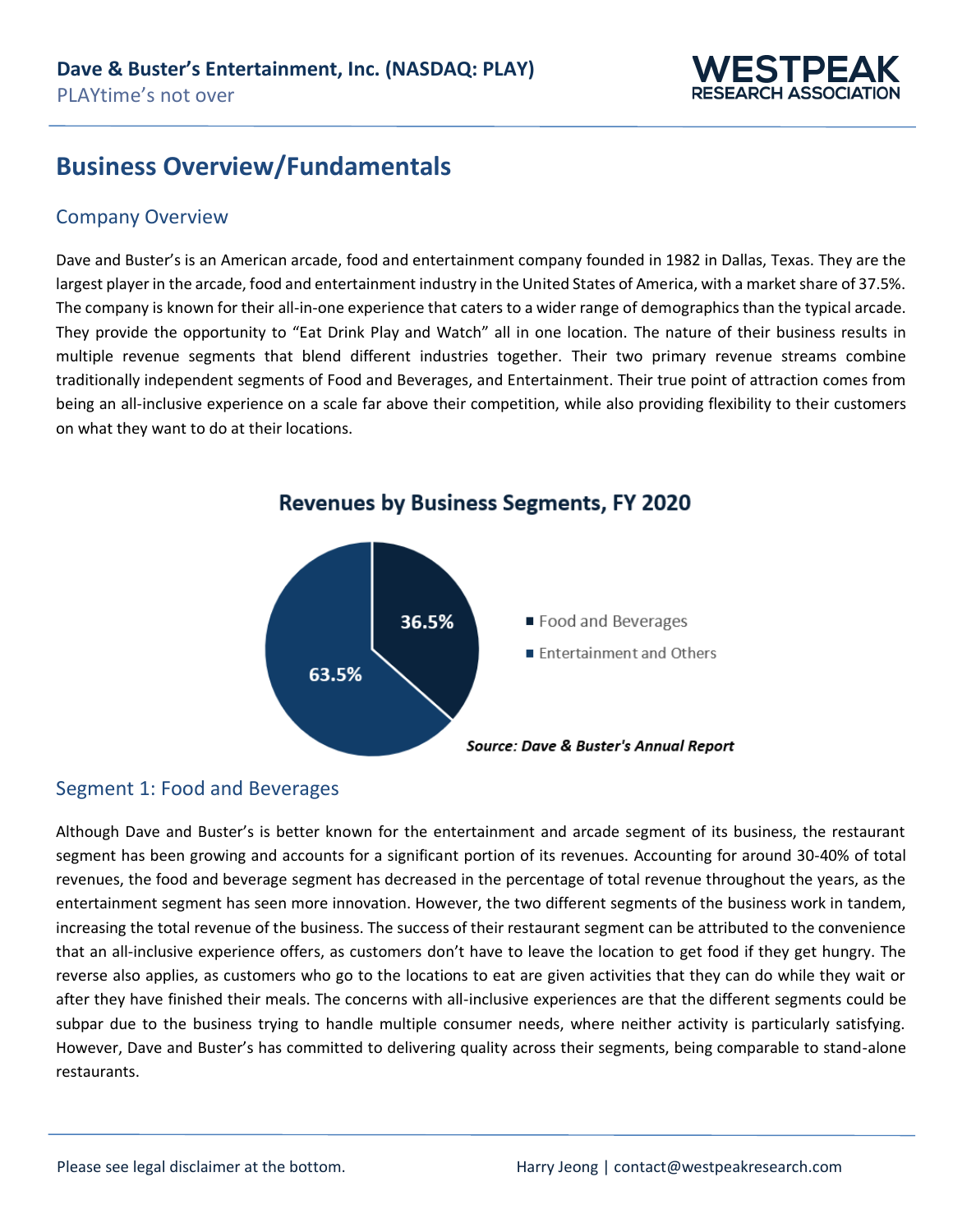

#### **Beverages**

Beverages have become a key point of differentiation for Dave and Buster's, with their early adoption of selling alcoholic beverages at their locations. Traditionally, arcade and restaurant complexes are catered heavily towards young children, such as Chuck E Cheese, which has a cartoon-inspired theme at their locations. However, Dave and Buster's ventured into an older demographic by offering alcoholic beverages, which has proven to be beneficial for the business. Revenues from alcoholic beverages, as the per capita expenditure on alcohol, have risen 0.12% in 2013 to 2.91% in 2021 (Source: IBIS World). Additionally, spending from the young adolescent demographics has risen, being a strong driver of growth and success.

#### **Food**

Aside from offering alcoholic beverages, Dave and Buster's has a wide range of food options on their menu. Their menu is similar to typical event hosting restaurants like Red Robin, with items like pizzas, burgers, and wings. However, they also offer entree-level dishes like pasta, steak, ribs, bowls, and salads. Their menu has options to accommodate dietary restrictions, which has become an increasingly important aspect for restaurants with the rise of vegetarianism and different diets. A survey from Statista revealed that more than 40% of Americans follow some type of nutritional rule in 2021 (Source: Statista). The company is constantly improving their menu to stay relevant as a restaurant to ensure that they do not develop a reliance on the convenience factor of their business.



## Total Revenues by Segment (2017-2021) (In Millions)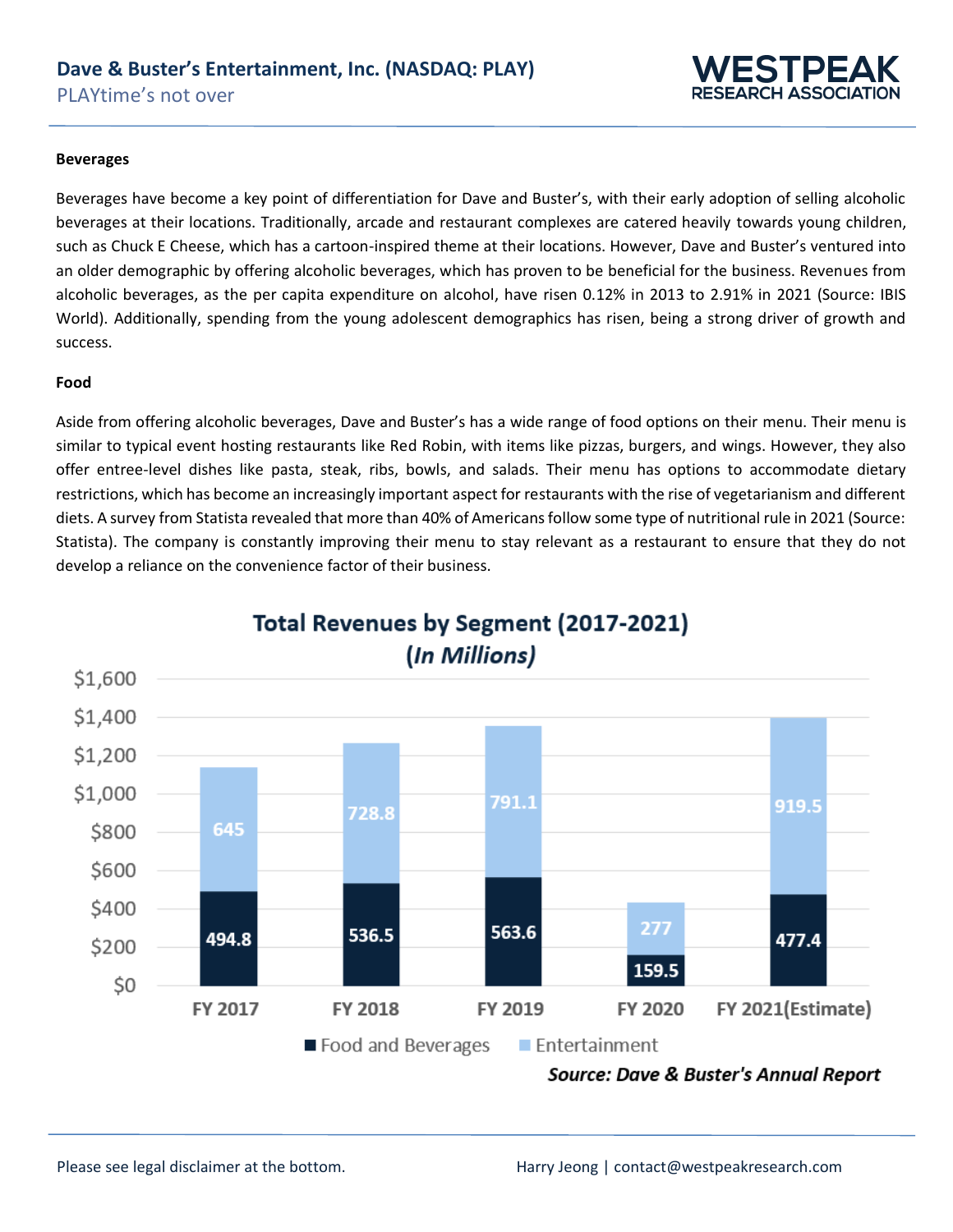

#### Segment 2: Entertainment

The other half of Dave and Buster's main business segments are their numerous entertainment options. Their percentage of revenues from the entertainment segment has been growing, ranging from 55%-65%. Although they are known as an arcade, they are also a sports bar, billiards hall, and bowling alley. The scale of their locations is significantly greater than their competition, covering so many different options for entertainment, becoming the ideal location for groups, as the commitment to a single activity is removed at Dave and Buster's locations.

#### **Arcade**

Over the past decades, traditional arcades have been losing popularity as home consoles have replaced the need for numerous arcade machines. To combat the rise of home consoles, Dave and Buster's offers unique games that can only be experienced at their locations, by either building large physical games like a life-sized Hungry Hungry Hippos game or licencing arcade-only games. They also offer the classic arcade formula to earn tickets which can be traded in for various rewards. The recent addition of virtual reality experiences has also kept Dave and Buster's up to date, showing a commitment to stay relevant with the trends.

#### **Sports Bar**

Dave and Buster's locations also include a dedicated sports bar that shows various sports, ensuring that there is a screen playing any sport that the customers want to see. They also host special events for anticipated sports games. The sports bar attracts a more mature audience, with alcoholic beverages being served to fully deliver the sports bar experience.

#### **Pool Hall / Bowling Alley**

The pool hall is available at most Dave and Buster's locations, using their own, handcrafted tables which delivers a professional-grade experience. Some locations also have a bowling alley, in a dedicated area with full-sized lanes, full-menu service and black lights for atmospheric effect.

## **Company Strategy**

Dave and Buster's company strategy is composed of multiple measures that play into each other to drive the success of the overall business in its various business segments. Due to the nature of the business requiring customers to be physically present at their locations, the company strategy emphasizes attracting customers. During the fiscal year 2020, most of Dave and Buster's efforts were placed on re-opening their stores after the mandated shutdowns caused by COVID-19. The growth of Dave and Buster's depends on successful openings of new locations while increasing profit margins at existing locations. Being the largest player in the arcade, food, and entertainment complexes industry, Dave and Buster's has a distinct advantage of brand recognition. However, Dave and Buster's receives indirect competition from external industries like, the home console industry due to the overarching nature of an all-in-one business model. To ensure future growth, Dave and Buster's have refreshed their strategy to combat the concerns of a growth ceiling from operating in a declining industry.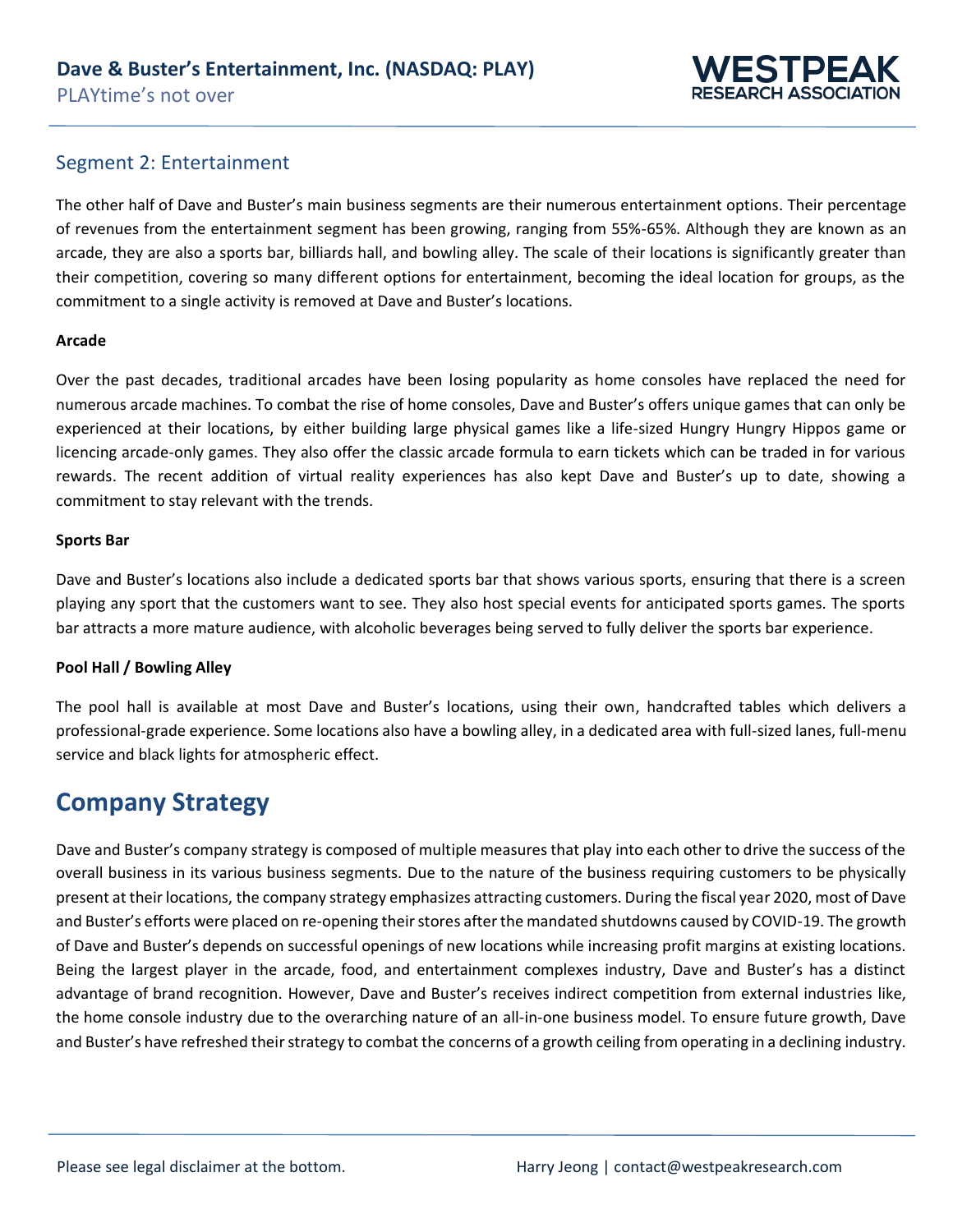

### Driving Existing Store Sales

#### **Differentiate Food and Drinks**

In March of 2021, Dave and Buster's introduced a new menu to deliver differentiated food and beverage options, while staying true to their American-styled identity. The development of differentiated food and drink options will allow Dave and Buster's to stand as a competitive alternative to stand-alone restaurants. Customer research is routinely done to keep the menu up to date with the changing demands of consumers. With the wide range of demographics that Dave and Buster's must accommodate, inclusivity is key to customer retention.

#### **Offering the Latest Entertainment to Enjoy Together**

With the growing competition from the home console industry, offering the latest entertainment options is crucial to the success of Dave and Buster's. They have taken initiatives to ensure a unique experience that can not be replicated with home consoles. Understanding that customers mostly come in groups, they have designed games to embrace the multiplayer aspect. Dave and Buster's continues to update their games every year by developing proprietary games and through the purchase of the latest games. Utilizing the large scale of their locations, they can deliver eye-catching, unique experiences, such as their virtual reality features that utilize proprietary equipment and software. They also plan to extend their range of programming capabilities with more curated content, as well as limited events throughout the calendar year.

#### **Driving Customer Engagement**

Dave and Buster's intends to provide service excellence, with the integration of technology to provide greater efficiency and customer control in their experience. The implementation of their mobile application in replacement of a physical card has led to more efficient transactions for the customers. Their app allows customers to add game credits straight from their phone, without the need to line up to ask a store representative. Using Near-Field Communication (NFC) technology, the app allows for credits and coins to be updated by placing the phone near an arcade machine. The biggest advantage of the mobile app replacing a physical card is that customers will not have to actively remember their rewards card to go to Dave and Buster's. It allows customers to come and go if they are near a Dave and Buster's location, even if they did not actively plan to.

#### Investing In New Stores

The primary growth of Dave and Buster's is tied to successful expansions into new locations, so they have taken the necessary measures to ensure continued growth. From internal studies and third-party research that Dave and Buster's conducted, they saw a potential for 230 locations, including the 141 they have currently. Assuming the potential locations are correct, there is a significant upside for future sustained growth, as there are possibilities for almost 100 new locations internationally. They aim to open new locations at a moderate pace continuing forward, with implications from COVID-19 continuing to affect the predictability to existing locations. Although taking precautions, Dave and Buster's will continue diligently exploring new openings, as new openings are crucial to their business model.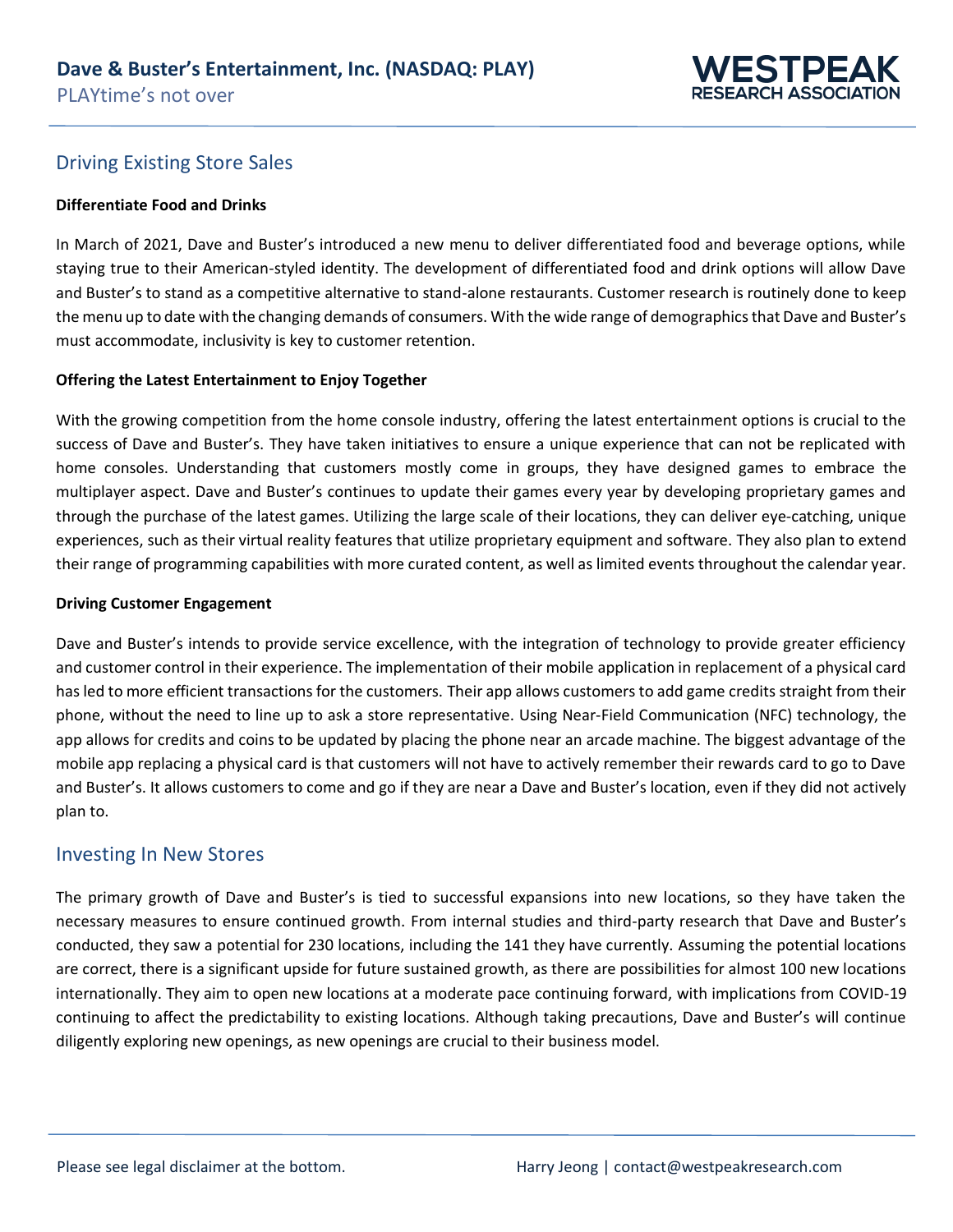

#### **Process of Filtering Potential Locations**

Since Dave and Buster's store locations are operated on a long-term, non-cancelable lease, Dave and Buster's have an extensive process in determining potential sites for new openings. Dave and Buster's rely a significant amount of expansion costs on the potential cash flow that would be generated from the new location to fund the lease and other operating costs. This allows Dave and Buster's to expand while reducing their upfront cost, as the biggest use of capital on new locations is for the construction of the store. Although their strategy does incur more risk, it has allowed them to continually open more locations and increase their revenues. With the increased risk of expansions, a thorough filtering system is required to assure a high probability of success. Some of the factors that are taken into consideration when choosing expansions are site visibility, traffic volume and accessibility, area demographics, and overall fit with surrounding buildings.

#### **Classifications of Locations**

Not all locations are appropriate for Dave and Buster's larger locations, so they have developed a classification system composed of three different sizes. Currently, their locations vary from 16,000 to 70,000 square feet. Although the larger locations produce a factor of attraction from the sheer size, there are downsides to economic efficiency. To maximize their revenues per square foot, Dave and Buster's is targeting a smaller store format while maintaining the customer experience. Reducing the backspace for storage can maximize customer space while reducing overall store space. Their new stores are expected to be between 30,001 to 45,000 square feet for large format stores 25,001 to 30,000 square feet for medium format stores, and less than 25,001 for small-format stores. Currently, they have 110 large format stores, 20 medium stores, and 10 small stores, showing a skewed distribution of the types of stores. With new store openings, the number of medium and small stores is expected to grow while many large stores will be closed or resized when their leases are completed. This in turn will reduce the capital investment risk that Dave and Buster's incurs when opening new stores.

## **Industry Analysis**

#### Overview

Dave & Buster's (PLAY: NASDAQ) is an all-in-one arcade, food, and entertainment (AF&E) business. They are leaders in their market, with a 37.5% market share of the AF&E industry. They are primarily located in the United States of America but have some locations in Puerto Rico and Canada as well. Dave & Buster's is the only major player in the industry as all other players hold less than 5.0% market share. Companies in the AF&E industry have multiple revenue streams, usually composed of food & drinks as well as game credits. Due to the nature of the business relying on customers coming into the locations, the AF&E industry was/are heavily affected by COVID-19 protocols.



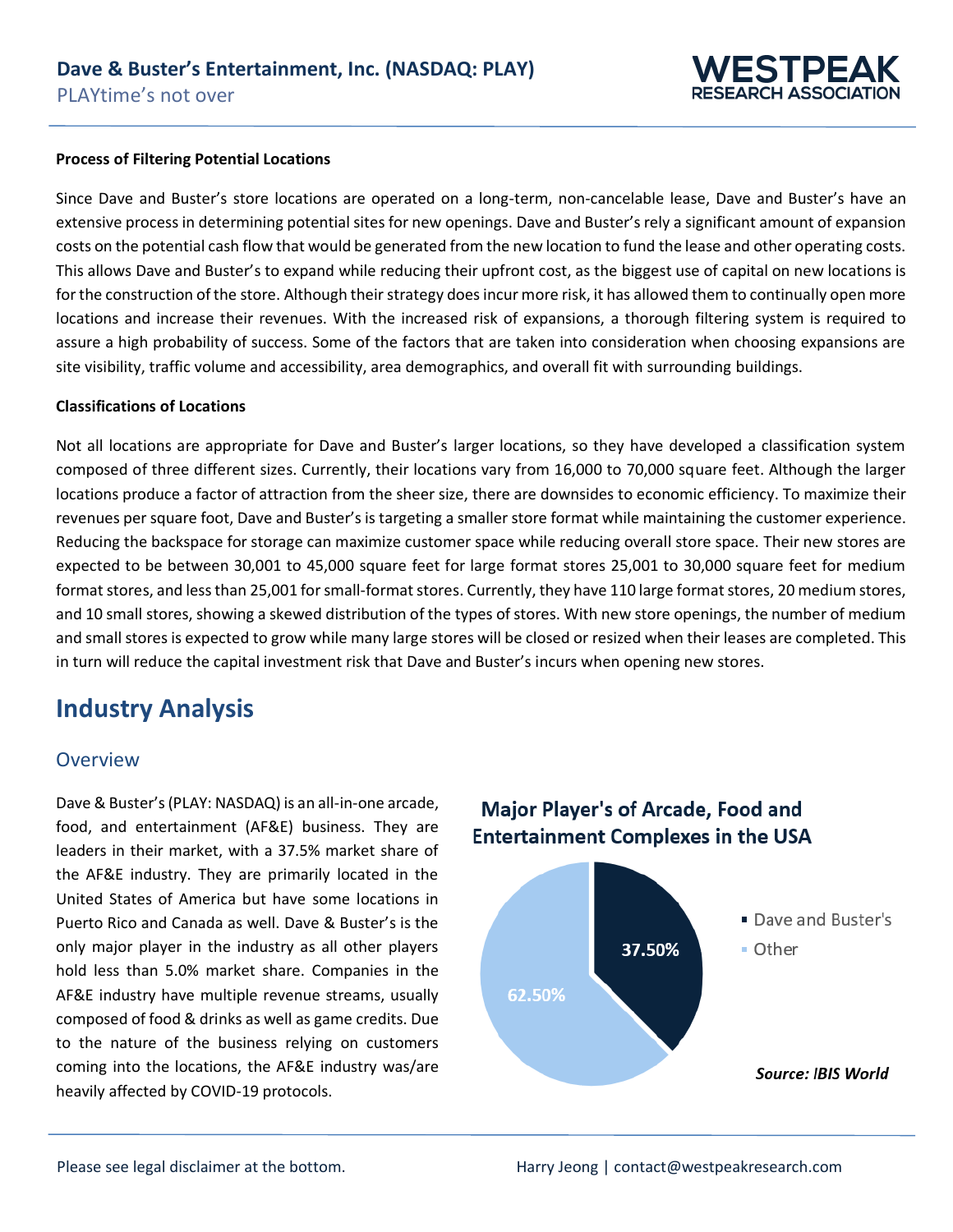

#### COVID-19 Impacts

In the past year from 2020 to 2021, the AF&E industry was hit by COVID-19, resulting in lower-than-average returns in every major statistical category. The compounded annual growth rate (CAGR) of revenue of the industry from 2016-2021 has been -3.2%, mainly being held down by the outlier of 2020, which had a return of -54.3% (CAGR). However, with vaccines being distributed and covid restrictions lightening in North America, the AF&E industry saw significant revenue growth of 27.2%(CAGR) in 2021 alone. With over a year of lockdowns and restrictions, consumers seem to be excited to get back out to AF&E locations. In line with the overall industry, Dave & Buster's has seen a great recovery with year-over-year revenue growth going from -68.0% in 2020 to 131.6% in 2021. Looking forward, the AF&E industry is projected to have a compounded annual revenue growth rate of 5.5% over the next five years from 2021 to 2026.



Arcade, Food & Entertainment Industry Growth Rate (CAGR) 2013-2026

### Key Trends

The arcade, restaurant & entertainment industry has seen many trends develop in the past few years. The biggest dictator of current industry success relies on **public health mandates** which are causing the AF&E industry to be volatile, with the possibility of another lockdown in the near future. Although the industry is expected to recover from the COVID repercussions and have increased revenue growth, the **long-term room for growth** is expected to be limited. **Competition from home console systems** has been a growing concern for the AF&E industry, as it is an indirect substitution that has seen increasing growth over the past decade. During the lockdowns caused by COVID-19, many customers of the AF&E industry turned to home consoles and PC gaming as an alternative. With the rise of more interactive gaming options such as virtual reality, the unique experiences of AF&E companies are being replicated online. **Spending on entertainment from young adults has been strong**, which has positively impacted the industry. Although most AF&E businesses were targeted to be family-friendly, the growing demand from young adults may require companies to make accommodating changes to capture the opportunity to grow and retain an older audience. The increased spending of young adults has also increased the importance of **alcoholic beverage and food sales** to the industry, as companies like Dave & Buster's have seen a sizable portion of their revenue come from alcohol-related sales.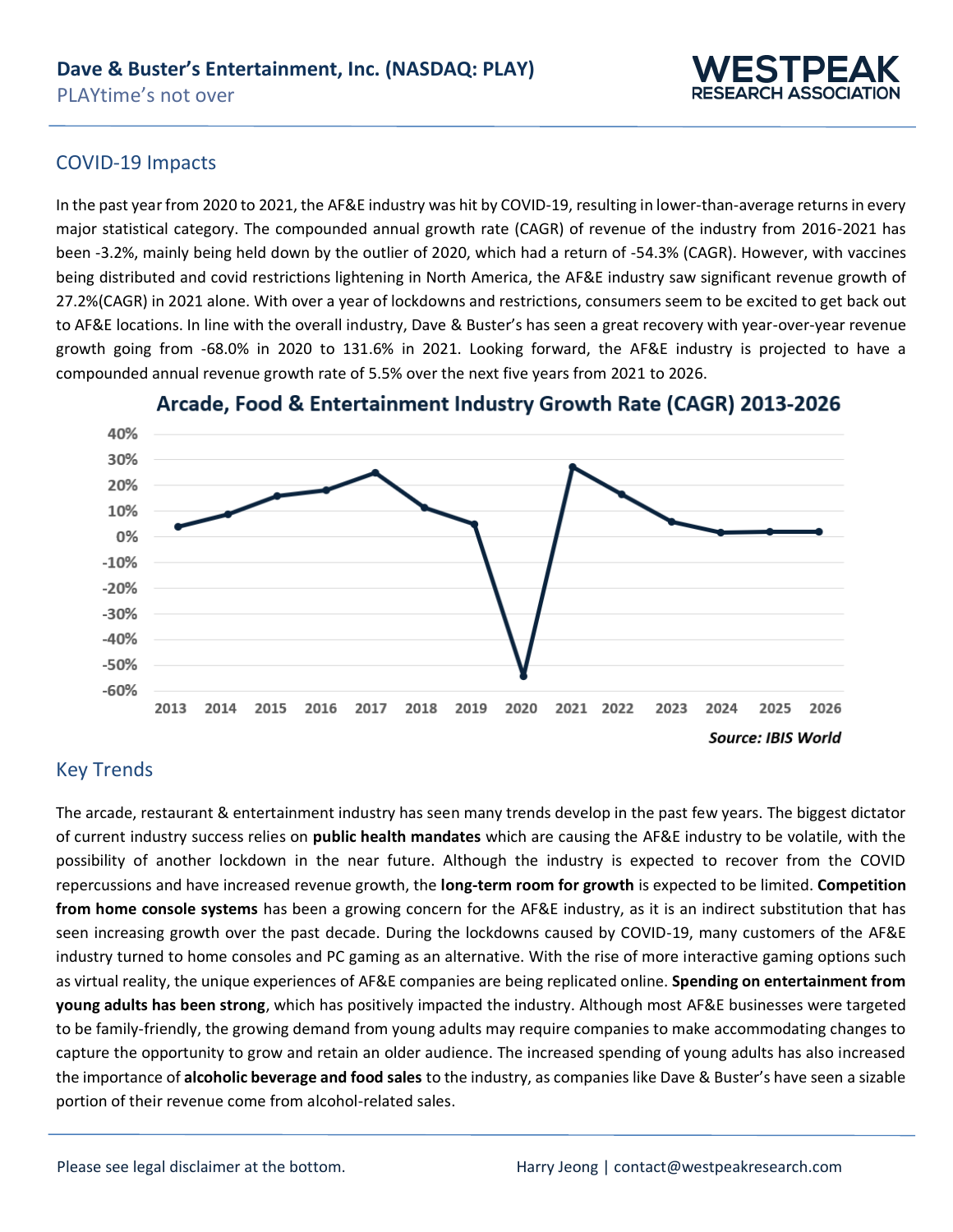0%

 $-4%$ 



#### Industry Outlook

COVID-19 has put a major toll on the arcade, restaurant & entertainment industry, but as the economy recovers from the pandemic, the AF&E industry is expected to recover, riding on the pent- $-2%$ up demand of consumers. Industry players are expected to shift business models to accommodate  $-6%$ for rising trends such as the rising popularity of AF&E businesses amongst young adults. The success seen from Dave & Buster's will likely introduce new players that cater to young adults with the inclusion of alcoholic beverages. As health protocols are still active and most likely will continue into the end of 2021 and beyond, profit margins are expected to be limited in growth. However, profit margins for the average industry player are expected to be positive with a 7.8% CAGR in 2021. Along with profits, industry revenue is also expected to grow, but due to the significant setbacks from the pandemic, the compounded annual growth rate of revenue is expected to taper down from the high 27.2% of 2021. Although revenue and profit levels are expected to taper down. However, given that the levels are expected to be positive, the number of businesses is expected to grow at 1.9% per year to 2026; industry employment is also expected to grow 4.8% (Source: IBIS World).

## **Investment Thesis**

#### Market View

The market view of Dave and Buster's has been subject to the uncertainties of the COVID-19 pandemic, as fears of new variants and mandated closures of stores loom in the minds of investors. Due to the nature of Dave and Buster's business model requiring customers to be present in-store locations, the impacts of COVID-19 have significantly affected their stability as a business. Furthermore, due to the high reliance on cash flows to pay off lease payments, the impact of another mandated shutdown is even greater for Dave and Buster's in comparison to other businesses. However, due to this mass fearmongering, the stock price of Dave and Buster's has traded relatively sideways for the better part of 2021 even though



Profit Margin Growth Rate (CAGR) 2016-2021



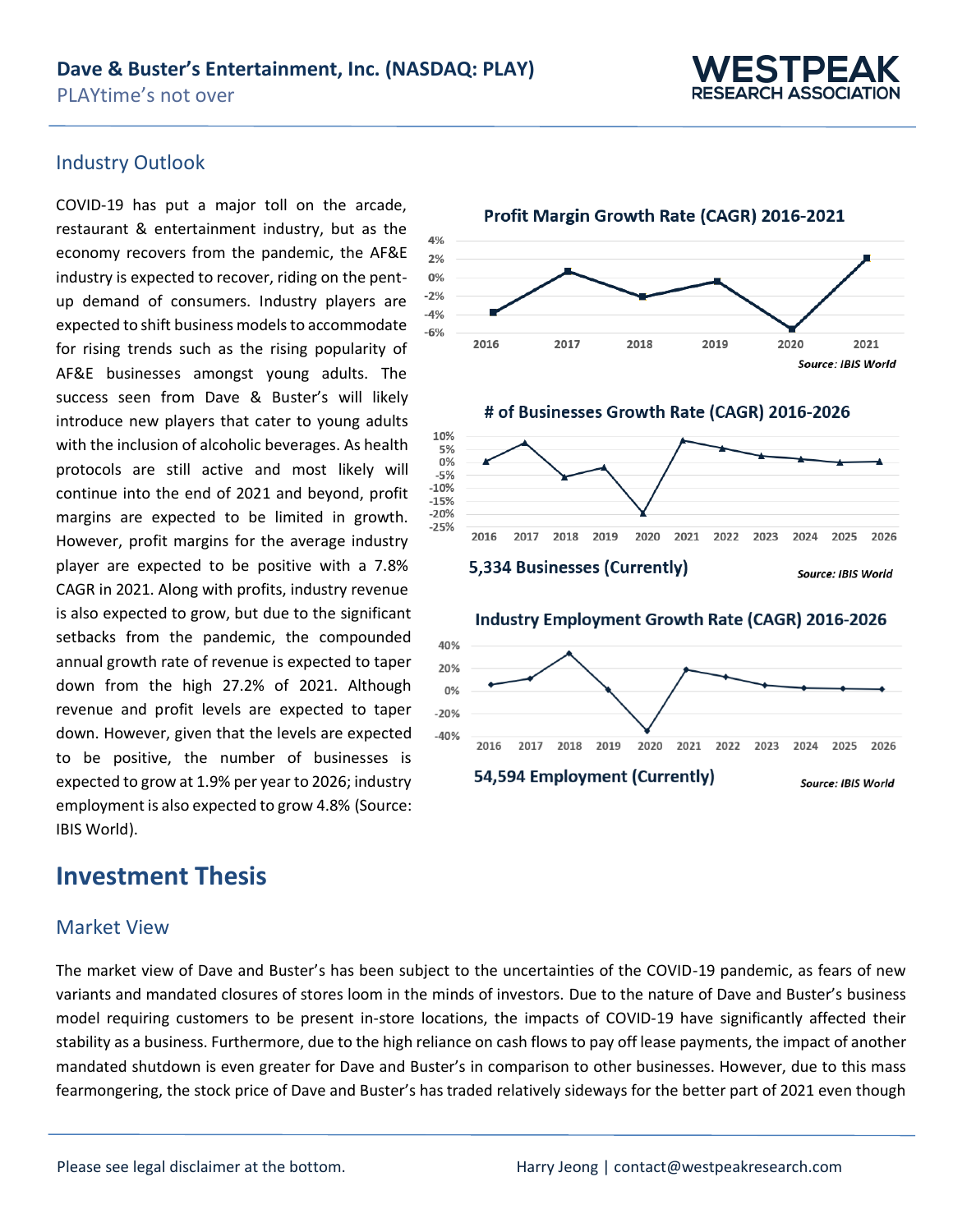

they have beat earnings estimates for the entirety of 2021. How Dave and Buster's react to the new Omicron variant of COVID-19 in the first quarter of 2022 will be crucial in the future success of the company. The reasons for Dave and Buster's being undervalued currently can be mostly attributed to the skepticism from investors about the possibility of another lockdown. Additionally, there are concerns about how sustainable the growth of the company can be as Dave and Buster's is a part of a declining industry.

### Technical Analysis View

From a technical analysis point of view, the price of Dave and Buster's has traded sideways for most of 2021 and early 2022, testing multiple support and resistance points. In 2021, the major support line has been around \$30.00-\$31.50, being tested in early August, mid-August, early December, and mid to late December. If Dave and Buster's share price falls below \$30, that will sign to a breakout into a bearish trajectory. On the other hand, the major resistance line during 2021 has been \$40.00-\$42.00, being tested in early February, mid-September, early October, early November, and early January. Investors can look for a potential entry point either with a retest of \$30, or when the \$40 resistance is broken. The Relative Strength Index is also hovering around 45-50 for the last two weeks of February 2022, meaning that Dave and Buster's is neither oversold nor overbought and not signalling momentum in either direction. In the long run, there is a major resistance line at \$50.00 which is right around where our target price is, so investors will have to be attentive for exit points, as the price could quickly fall if the \$50 line is not broken.

### Thesis 1 – Continued Differentiation of Entertainment

To ensure future growth, Dave and Buster's must continue to develop unique group experiences that allow customers to make memories with their friends and family. No longer are arcades just a place to play games, as the primary appeal has become group experiences. Dave and Buster's has been the industry leader in understanding the importance of change, tackling the changes promptly and effectively. With the rising threat of home consoles paired with the development of increasingly immersive technology, a full commitment to embrace changes and utilize the latest technology is required to stay relevant. Actions have already been taken by the management of Dave and Buster's to counteract this threat, such as introducing unique virtual reality experiences at their locations. Virtual reality experiences look to be the future of arcade games, as they deliver an unparalleled level of immersion. However, they can not implement any type of virtual reality experience and expect it to be successful. Dave and Buster's needs to utilize their massive location sizes, as that is what will differentiate their games from normal at-home VR games. For example, creating a room with modular interactive objects that feed into a virtual reality experience would allow them to offer a multitude of different games while using minimal space. Dave and Buster's have stated their commitment to continue to use the latest technology to deliver their customers the best experiences possible. The leadership of Mr. Kevin Bachus (Senior VP of Entertainment and Games Strategy) has led to advancements of different entertainment options with no signs of slowing down. However, they must not become stagnant with their continual development of unique experiences.

### Thesis 2 – Market Share Growth

Although Dave and Buster's operates in a declining industry, they are well above the industry average in almost every aspect. With their unparalleled market share, they have the investment capital and brand recognition that allow their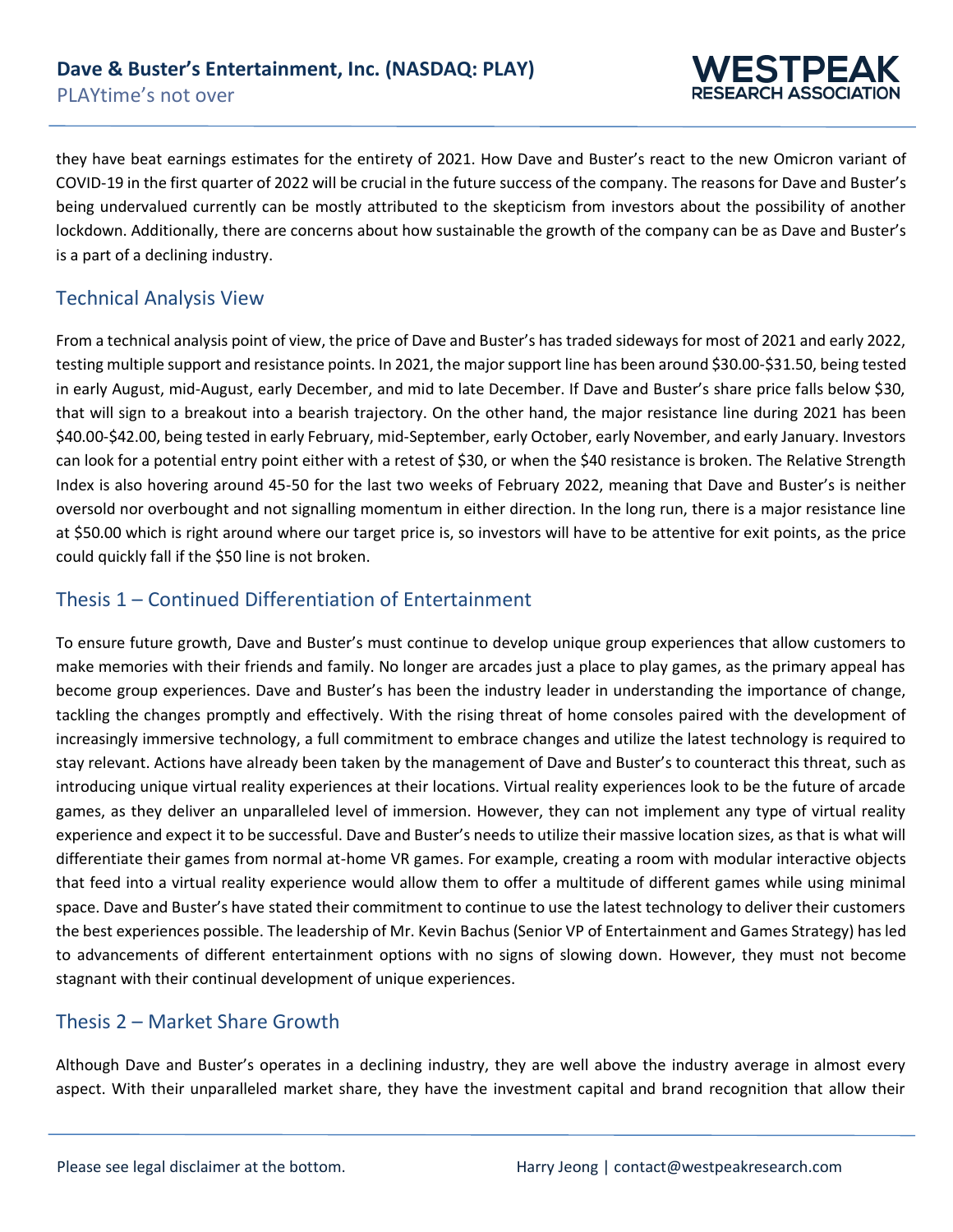locations to succeed. Even with their already large market share, their market share is expected to grow for the foreseeable future. A snowball effect is likely to take effect as they grow larger and increasingly benefit from economies of scale in their development of new games. The potential expansion into Canada is also an option that is being explored, with locations in Ontario. If Dave and Buster's can expand into Canada, their dominant presence over their industry would no longer be restricted to the United States, but all of North America.

### Thesis 3 – Shifts to Optimized Store Formats

Dave and Buster's locations require a large amount of space and are usually in highly desirable locations, resulting in lease costs accounting for a significant portion of their costs. As stated in their business strategy, the company is aiming to optimize their locations and shift to smaller locations. If they can effectively reduce the size of their locations while maintaining the customer's experience, they will dramatically increase their profit margins. Size changes are not logical for existing locations, meaning the transition will take years, as their lease agreements are non-cancelable. However, with new locations taking advantage of an optimized format will result in higher growth margins compared to the old format.

## **Management Team**

## Kevin M. Sheehan – Chair of the Board, Interim Chief Executive Officer

Kevin M. Sheehan is the Chairman of the board and Interim Chief Executive Officer of Dave and Buster's Entertainment, Inc. He has been the Interim CEO since October 2021 and has been the Chair of the Board since April 2021, as well as a Director since October 2011. Before his time at Dave and Buster's, Mr. Sheehan served as the President and CEO of Scientific Games Corporation as well as the CEO of Norwegian Cruise Line Corporation Ltd. He also worked as a consultant to private equity firms, showing his talents in understanding businesses at a fundamental level and laying successful action plans. Mr. Kevin M. Sheehan graduated from Hunter College and New York University Graduate School of Business and is a Certified Public Accountant. With multiple top positions across different industries, there is no doubt that Mr. Kevin M. Sheehan can lead a company to success.



Michael Quartieri is the Chief Financial Officer of Dave and Buster's Entertainment, Inc. He is a new addition to the management team of Dave and Buster's, joining in January 2022. Before becoming the CFO of Dave and Buster's, Mr. Michael Quartieri was the Executive Vice President and Secretary of LiveOne, Inc. from November 2020 to December 2021. Along with Mr. Kevin M. Sheehan, Mr. Michael Quartieri also worked at Scientific Games as their Executive Vice President, Chief Financial Officer, Treasurer and Secretary from November 2015 until June 2020. He has also served as the Senior Vice President, Chief Accounting Officer, and Global Controller for Las Vegas Corp. The previously established connection between Mr. Quartieri and Mr. Sheehan will be beneficial for the future of Dave and Buster's.







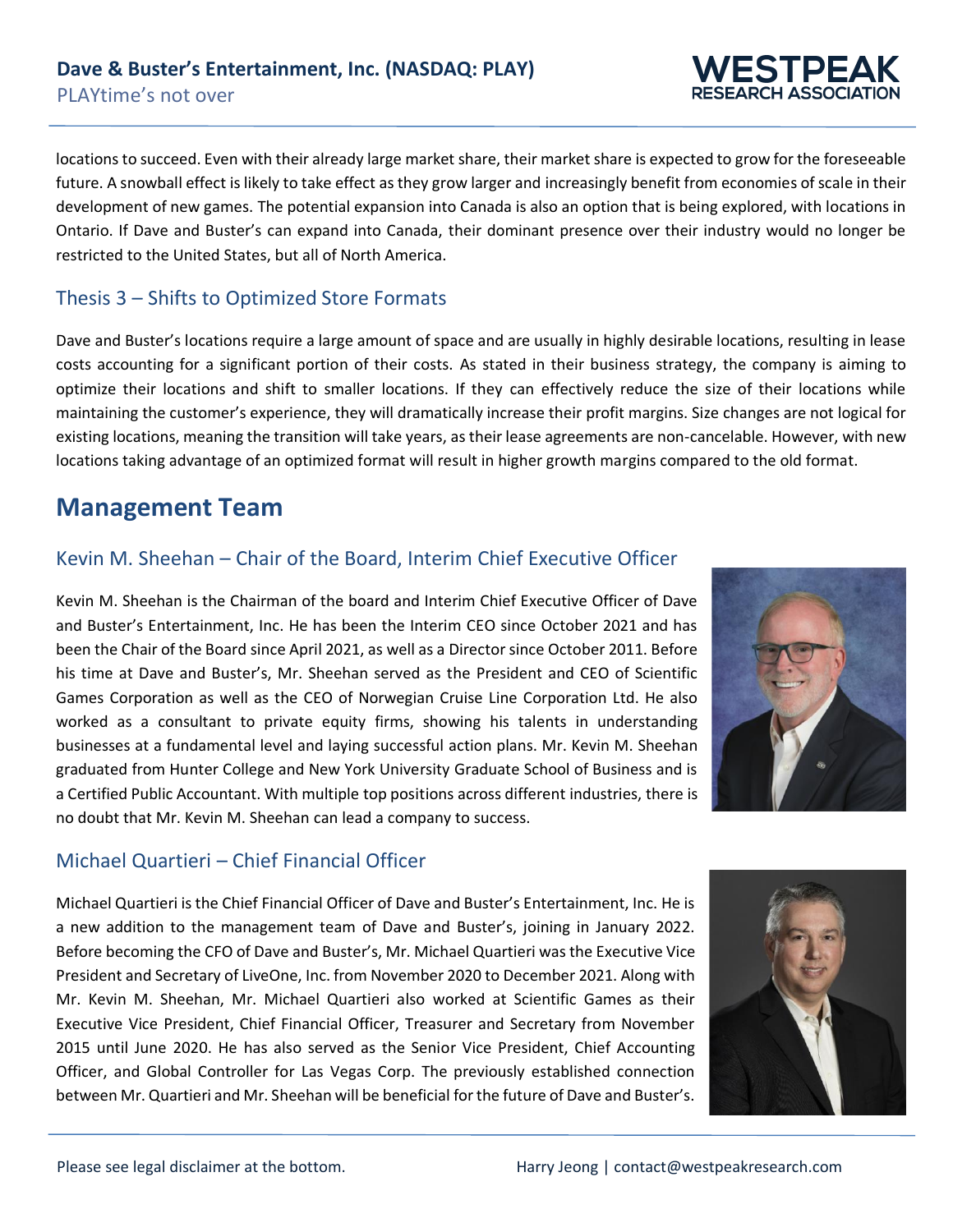## Margo L. Manning – Senior Vice President, Chief Operating Officer

Margo L. Manning is the Senior Vice President and Chief Operating Officer of Dave and Buster's Entertainment, Inc. She has an extensive history with Dave and Buster's, climbing up from lower positions. She has served as the Senior Vice President and COO since December 2016. Before her current position, she was the Senior Vice President of Human Resources of Dave and Buster's from November 2010 until December 2016. Before this, she was the Senior Vice President of Training and Special Events from September 2006 until November 2010, Vice President of Training and Sales from June 2005 to September 2006, Vice President of Management Development from September 2001 to June 2005, and from December 1999 to September 2001, she was the Assistant Vice President of Team Development. Her history with Dave and Buster's exceeds four decades, showing loyalty and unmatched knowledge of Dave and Buster's.

#### Kevin Bachus – Senior Vice President of Entertainment and Games Strategy

Kevin Bachus is the Senior Vice President of Entertainment and Games Strategy of Dave and Buster's Entertainment, Inc. Although his position is not a typical one for most companies, his contributions are crucial to the relevance of the entertainment segment of Dave and Buster's. He has been the Senior Vice President of Entertainment and Games Strategy since November 2012. Prior to his position at Dave and Buster's, he served as the Chief Product Officer for Bebo, Inc. from September 2010 to November 2012. Preceding this, he was the Executive Vice President and Chief Product Officer for IMO Entertainment LLC, from May 2009 until August 2010; Senior Vice President and Chief Architect for Virrata Games, Inc. from March 2008 until April 2009; Chief Executive Officer of Uprising Studios from November 2006 until March 2008. Other positions he has held are CEO of Nival Interactive, Inc., CEO and President of Infinium Labs, Inc., VP Publishing of Capital Entertainment Group, Inc., Director of Third-Party Relations-Xbox of Microsoft Corporation and Group Product Manager-DirectX of Microsoft Corporation.

#### Summary of Management Team

Dave and Buster's executive officer's total compensation is comprised of base salary, cash bonuses, other non-equity incentives, stock awards, and option awards. For most of the executive officer's, the main compensation is through stock awards, ranging from \$600,000 - \$2,500,000 a year. The emphasis on stock awards is aimed towards promoting the longterm commitment of the officers and awards driving long-term growth. The focus on long-term growth aligns with shareholder interests, as the management team has incentives that are parallel with shareholders. The management team of Dave and Buster's is well balanced with well-experienced officers. The recent addition of Michael Quartieri will bring fresh insights into their plans of optimizing revenues per square foot. They also have plenty of veteran officers with over a decade of history with Dave and Buster's. Overall, the future of Dave and Buster's appears to be in good hands, with a management team who believes in the company and are motivated to sustain long-term growth, even in a declining market.





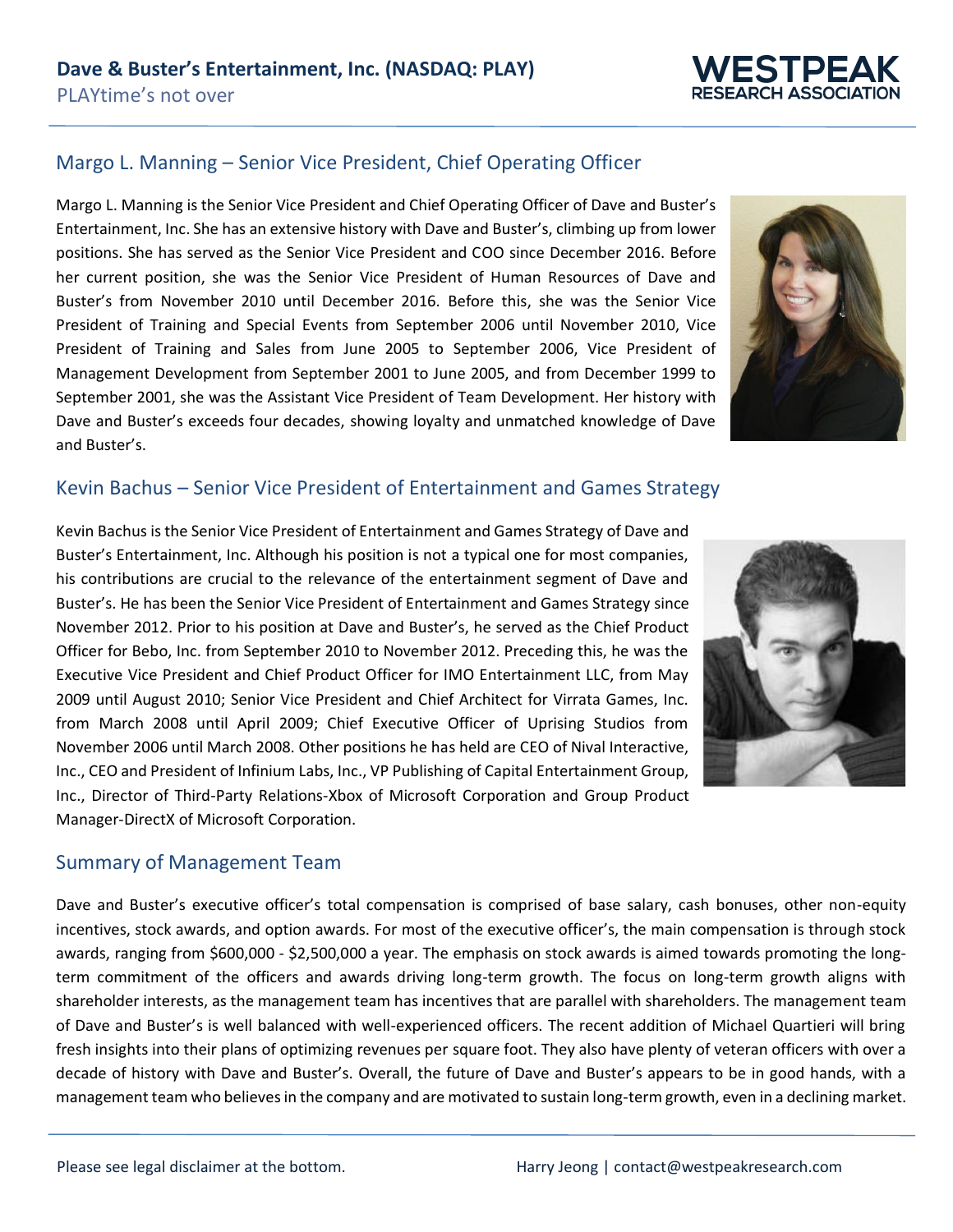

## **Catalysts**

### COVID-19 Omicron Variant Restrictions Are Lifted

With the prolonged effects of COVID-19 restricting consumers' ability to experience entertainment options, the demand for "going out" has been pent up since 2020. Evidently, during times of lowered restrictions, Dave and Buster's saw spikes in revenues that were comparable or even surpassed pre-COVID-19 numbers. With the stock price of the company being heavily tied to the health orders associated with COVID-19, we have seen spikes and drops that coincide with the outlook on COVID-19. With the most recent Omicron variant of COVID-19, there has been another wave of mandated health restrictions. However, the severity of Omicron is significantly less deadly, with the lowest hospitalization rates out of all the variants. The symptoms of the Omicron variant are also less severe, being compared to a "cold". With the lower fear levels of consumers about the Omicron variant, there will likely be a strong rebound for Dave and Buster's once health restrictions are lifted. Additionally, many health officials believe that the Omicron variant of COVID-19 is the final mutation, signalling a future where Dave and Buster's can operate without the concerns of a possible relapse into COVID-19 restrictions. Any announcement from health officials that signal the end of COVID-19 will likely result in an immediate 5-10% jump in Dave and Buster's stock price. The pent-up demand of the consumers shows that if the restrictions and fears from COVID-19 subside, Dave and Buster's will see a significant increase in their revenues as well as their stock price.

### Inflation Rates Decrease

Due to the USA's stimulus checks and other relief plans, money was artificially injected into the market while many expenditure options were unavailable. There were scepticisms of hyperinflation when trillions of dollars were being pumped into the market, but the United States government worked for the past year to mitigate this risk. As a result, many companies reached all-time high stock prices, even though inflation rates were going up. However, the repercussions of their actions have led to the entire market experiencing a decline in the early months of 2022. Most companies have seen significant pullbacks in their share prices, including Dave and Buster's. The US federal reserve has stated that inflation rates are likely not to stop rising until at least March of 2022. However, the outlook for the later months of 2022 is that inflation will slow down and decrease, with the consensus being that the CPI inflation will decrease compared to 2021. Paired with the increased demand for entertainment options, consumers are eager to and willing to spend more money on entertainment options. Per capita expenditures on alcohol have also increased, especially for young adults, which will benefit Dave and Buster's as they have a large demographic with young adults. An announcement from the US federal reserve that signals a tapering of inflation rate will likely result in the entire market bouncing and returning to a bullish trajectory.

## Q1 & Q2 Earnings Reports

For all four quarters of 2021, Dave and Buster's exceeded earnings expectations, but their stock prices have not reflected the same amount of positive outlook. This is likely due to the effects of COVID-19 news, as news of COVID-19 affected the stock price more and for longer periods of time. However, the continued success of Dave and Buster's in their earnings reports has led analysts to raise their earnings targets, showing an increased belief in the success of the company. With the recent Omicron variant of COVID-19 introducing restrictions once again in many parts around the world, the performance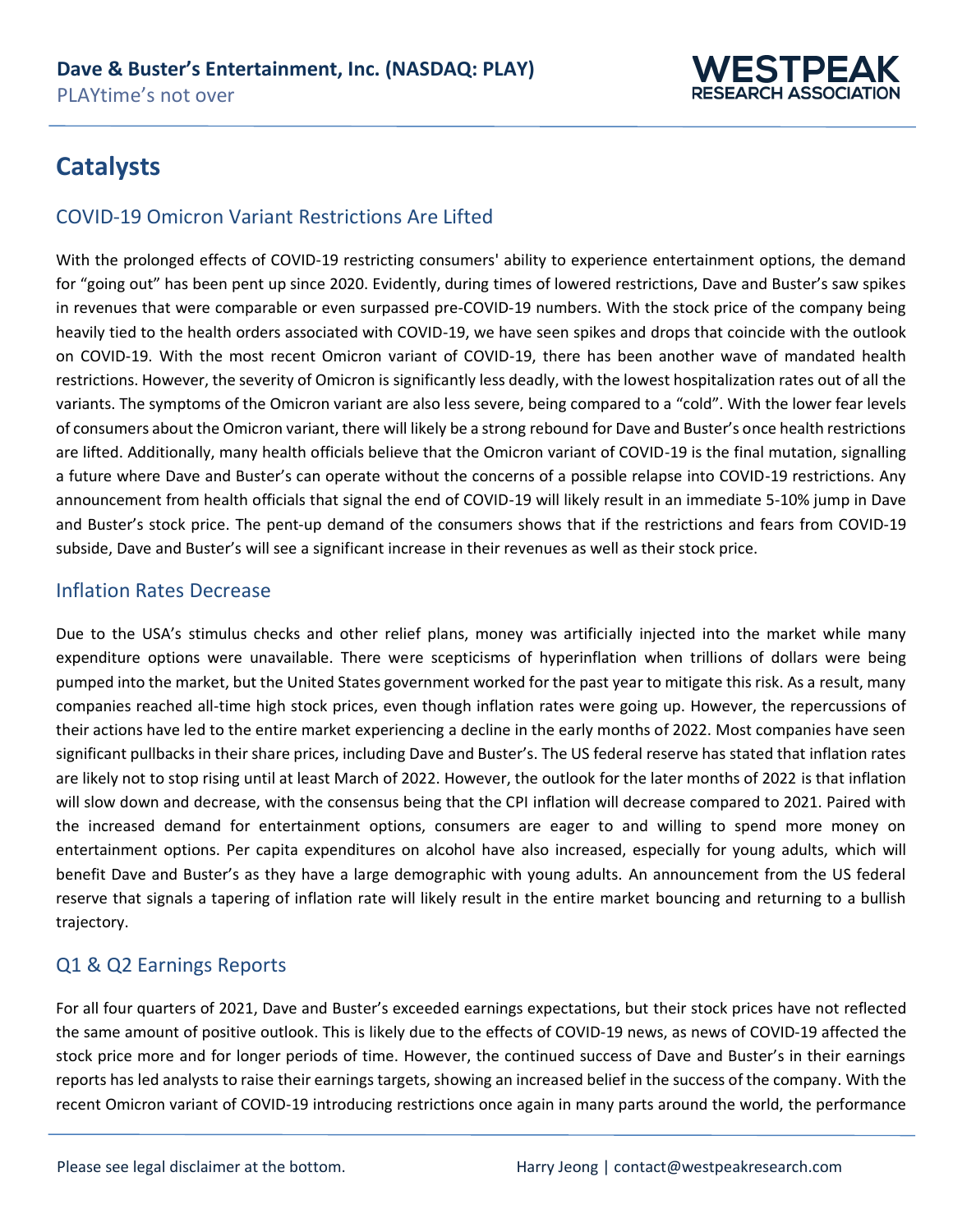

of Dave and Buster's in the first two quarters will be imperative to their success. The main doubt from many investors on Dave and Buster's have been the uncertainty of their ability to sustain growth with the effects of COVID-19. However, if Dave and Buster's can beat earnings estimates again at the beginning of 2022, it will signal to investors that Dave and Buster's can effectively combat troubling situations.

## **Shareholder Base, Liquidity, Market Depth**

### Shareholder Base

Dave and Buster's shareholder base is heavily owned by institutions, accounting for over 94% of shares outstanding. The top 10 owners account for over 58% of ownership with BlackRock, Inc. having the highest stake with over 12% ownership. With over 270 institutions holding shares, Dave and Buster's is predominantly traded by institutional traders. Insider ownership only accounts for 2.28% of shares outstanding, lower than most companies.

| <b>Stockholder</b>                       | <b>Stake</b> | <b>Shares Owned</b> | Total value (\$) |
|------------------------------------------|--------------|---------------------|------------------|
| <b>BlackRock Fund Advisors</b>           | 11.85%       | 5,737,817           | 220,332,173      |
| <b>Hill Path Capital LP</b>              | 10.36%       | 5,018,004           | 192,691,354      |
| The Vanguard Group, Inc.                 | 9.85%        | 4,767,906           | 183,087,590      |
| <b>KKR Credit Advisors (US) LLC</b>      | 6.62%        | 3,203,469           | 123,013,210      |
| <b>American Century Investment</b>       | 4.01%        | 1,941,975           | 74,571,840       |
| <b>Management</b>                        |              |                     |                  |
| <b>Morgan Stanley &amp; Co. LLC</b>      | 3.27%        | 1,582,049           | 60,750,682       |
| <b>SSgA Funds Management, Inc.</b>       | 2.79%        | 1,348,414           | 51,779,098       |
| <b>Citadel Advisors LLC</b>              | 2.68%        | 1,295,936           | 49,763,942       |
| <b>Barclays Bank Plc (Private Bankin</b> | 2.67%        | 1,291,665           | 49,599,936       |
| <b>Candlestick Capital Management LP</b> | 2.49%        | 1,205,744           | 46,300,570       |
| <b>Top 10 Shareholders</b>               | 56.59%       | 27,392,979          |                  |

### Liquidity

Dave and Buster's has an average daily trading volume of 1,272,377 over the last year, with spikes associated with COVID-19 news and earnings reports. With a relatively high average trading volume, shareholders should not have any concerns regarding liquidity for entering and exiting positions.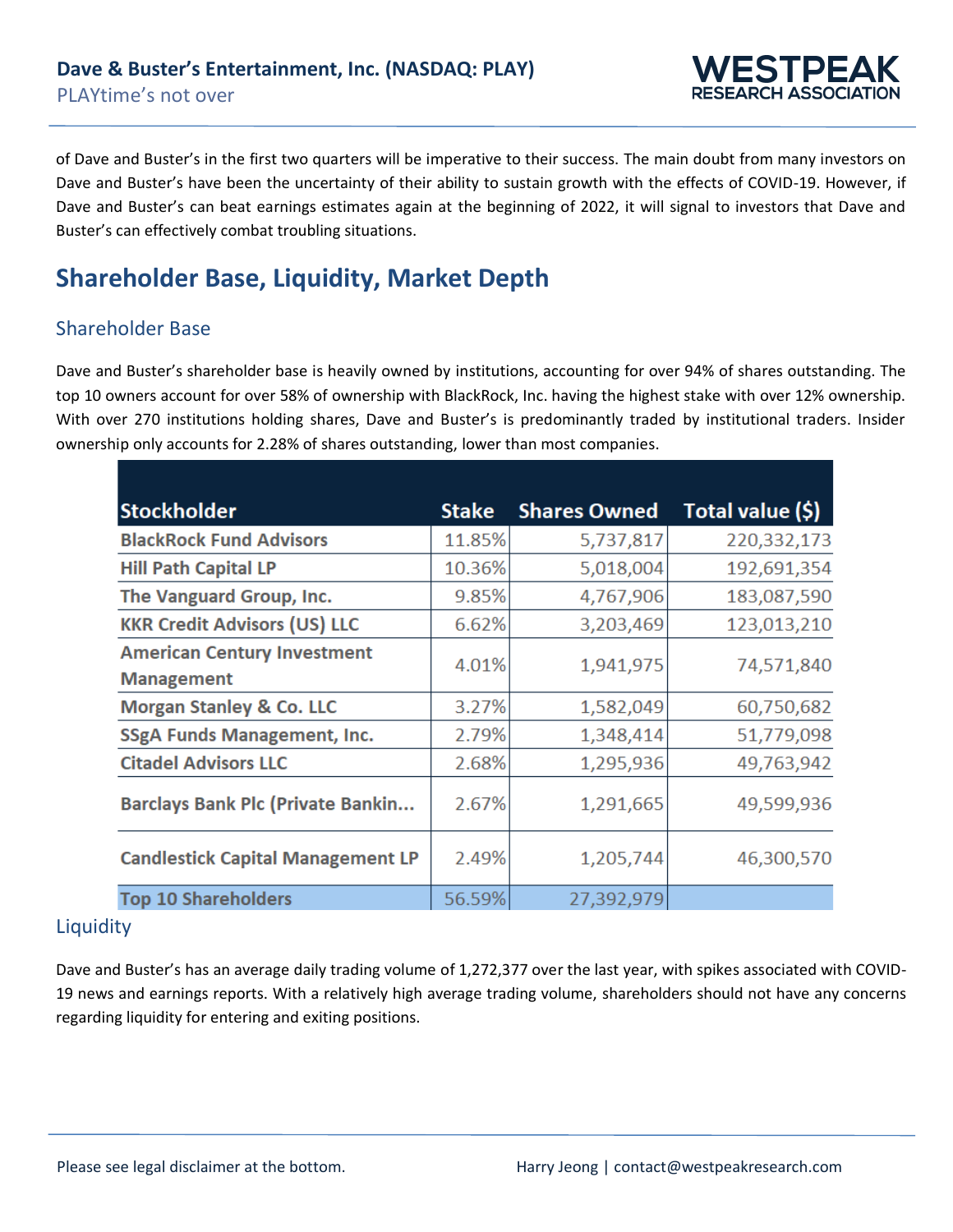

## **Valuation**

### Discounted Cash Flow Analysis

#### **Revenue**

We projected revenues by splitting them into two main segments: **1. Food and Beverages**, **2. Amusement and Other Revenues**. We expect Dave and Buster's to have a strong year in 2022 with revenue growth of 33.9%, utilizing the pent-up demand and spending income of consumers. The trend of young adolescents spending more money on entertainment and alcohol will be a strong driver of Dave and Buster's growth. By 2023, COVID-19 implications are expected to be a concern of the past. With COVID-19 concerns out of the way, Dave and Buster's can ramp up expansions, utilizing the capital acquired from 2022. However, the built-up demand will also start to diminish, resulting in revenue growths of 9.4%. In 2024 and continuing forward, revenue growth rates are expected to decline, but being the only major player in their industry, they will decline slower than the industry average, reaching a 7.4% revenue growth by 2026.

#### **Costs**

One of the largest costs that Dave and Buster's incur in their business model is from their operating leases. We believe that Dave and Buster's will implement their new store formats that are looking to reduce the size of their locations. Paired with the assumption that Dave and Buster's will continue to expand while using the smaller format will increase the profit margins by decreasing their operating costs. We projected that Dave and Buster's operating expenses (OPEX) as a percentage of revenues to drop from the average range of 52-55% down to 47% by 2026. Although the average OPEX as a percentage of revenues for the last 3 years was significantly higher, we dismissed the 95.5% from 2020 as an outlier.

#### **Weighted Average Cost of Capital (WACC)**

From our calculations, we concluded that the weighted average cost of capital (WACC) is 12.3%. We utilized figures from Bloomberg to make our calculations. Firstly, we calculated the cost of equity of 24.4% by deriving the risk-free rate from the 5-year U.S.A Treasury Yield of 1.25%, the expected market return from the average return from the S&P 500 of 10% and a levered beta value of 2.65, taken from Bloomberg. Then we calculated the cost of debt by using the pre-tax cost of debt of 1.5%, debt adjustment factor of 1.38, and an effective tax rate of 19.4%. The percentages were taken from Bloomberg, resulting in a cost of debt of 1.6%. Finally using both values, we calculated Dave and Buster's WACC to be 12.4%

#### **Capital Expenditures (CAPEX)**

In the next few years, we expect Dave and Buster's to resume the expansion of their locations and increase investments in their existing locations. Therefore, we have projected that capital expenditures (CAPEX) will rise steadily for the next 5 years, peaking at 26.3% for CAPEX as a percentage of beginning plant and equipment in 2023 and then tapering down.

#### **Effective Tax rate**

For our calculations, we have assumed that Dave and Buster's long-term tax rate will be 19.4% derived from Bloomberg.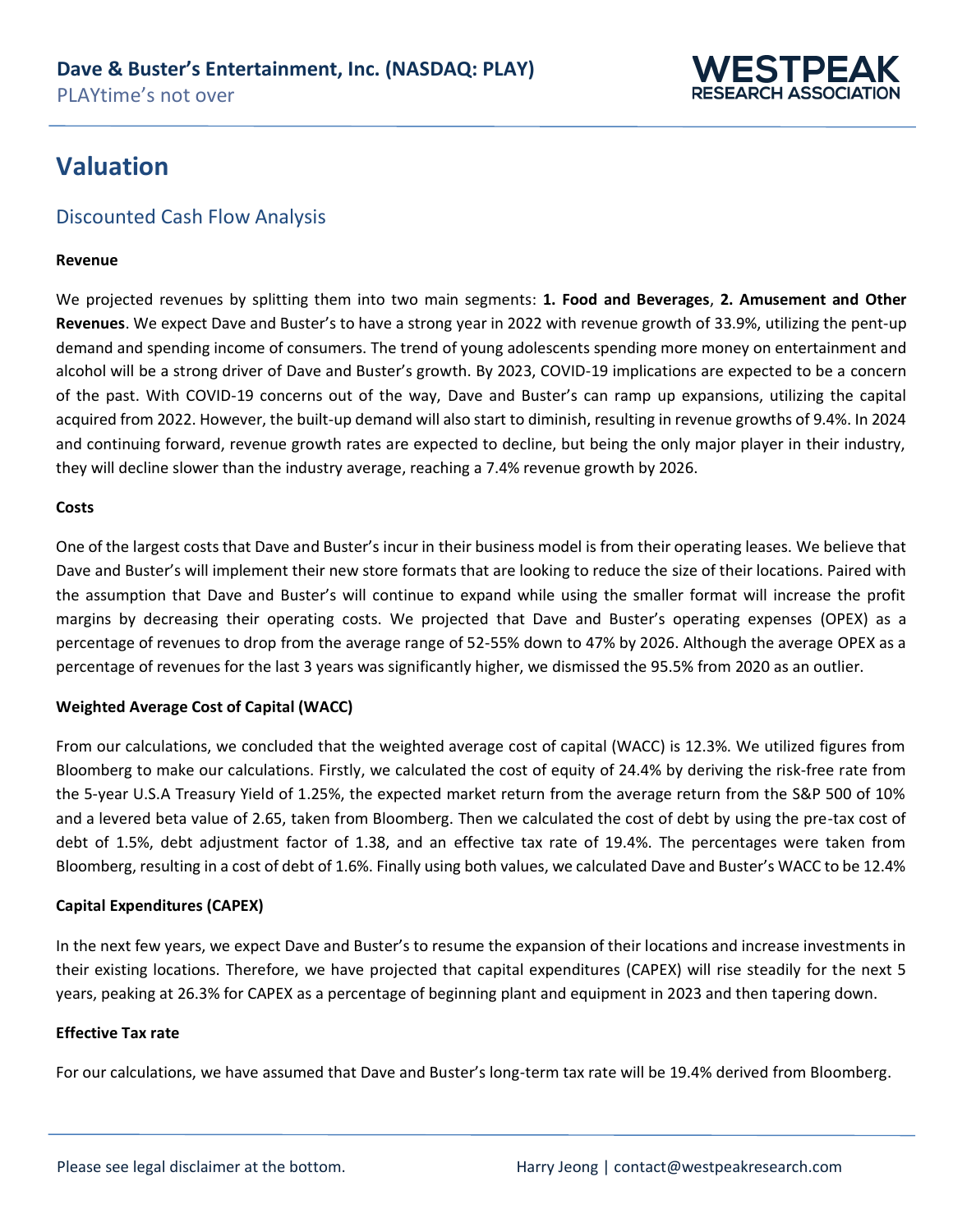

### Perpetuity Growth Method

From our discounted cash flow analysis, we calculated an implied share price using the perpetuity growth method. We used a perpetuity growth rate of 5%, indicating that we believe that Dave and Buster's will grow with the economy for the foreseeable future. Using the 5% growth rate, we arrived at an implied share price of \$40.10.

### Terminal EV/EBITDA Multiple Method

From our discounted cash flow analysis, we calculated an implied share price using the EV/EBITDA multiple method. Using a terminal EV/EBITDA multiple of 8.0, we got an implied share price of \$51.17.

### Comparable Company Analysis

For our comparable company analysis, we chose companies that are in similar industries to Dave and Buster's, as there are no other companies in the arcade, food, and entertainment complexes industries that can compare to Dave and Buster's. With the lack of direct industry competition, we chose companies that act as competition to either the food or entertainment segment of Dave and Buster's.

**Madison Square Garden Entertainment Corp. (NYSE: MSGE)** is a North American entertainment business. The company was founded in 2006 and is based in New York. Most associated with the Madison Square Garden Arena, they host a variety of live events such as concerts, professional sports and esports. They also operate 61 entertainment venues in 23 markets across 5 different continents.

**Six Flags Entertainment Corporation (NYSE: SIX)** is a regional theme and waterpark company. They offer a variety of rides, themed areas, shows, concerts, restaurants, game venues and retail outlets. As of March 2021, they operate 26 theme parks around the United States, Mexico, and Canada.

**The Cheesecake Factory Incorporated (NASDAQGS: CAKE)** is an American restaurant company that specializes in cheesecakes. They offer various types of cheesecakes, as well as other baked goods. They operate 294 restaurants around the United States and Canada, as well as 27 restaurants internationally.

**Jack in the Box Inc. (NASDAQGS: JACK)** is an American quick-service restaurant company. They offer a variety of fast foods, ranging from tacos, burgers, and fried chicken. As of November 2021, they operate 2,200 restaurants across the United States.

**Cedar Fair, L.P. (NYSE: FUN)** is an amusement/waterpark and resort business. They were founded in 1983 and are headquartered in Sandusky, Ohio. Some of the amusement parks they operate include Cedar Point in Sandusky, Ohio, Knott's Berry Farms near Los Angeles, California, Canada's Wonderland, in Toronto Ontario, and many more. As of February 17, 2021, they operated 11 amusement parks, 4 water parks, resorts totalling 2,300 rooms and 600 RV sites.

**Brinker International, Inc. (NYSE: EAT)** is an American casual dining restraint business. Founded in 1975 and headquartered in Dallas, Texas, they operate and franchise restaurants mainly in the United States, but also have an international presence.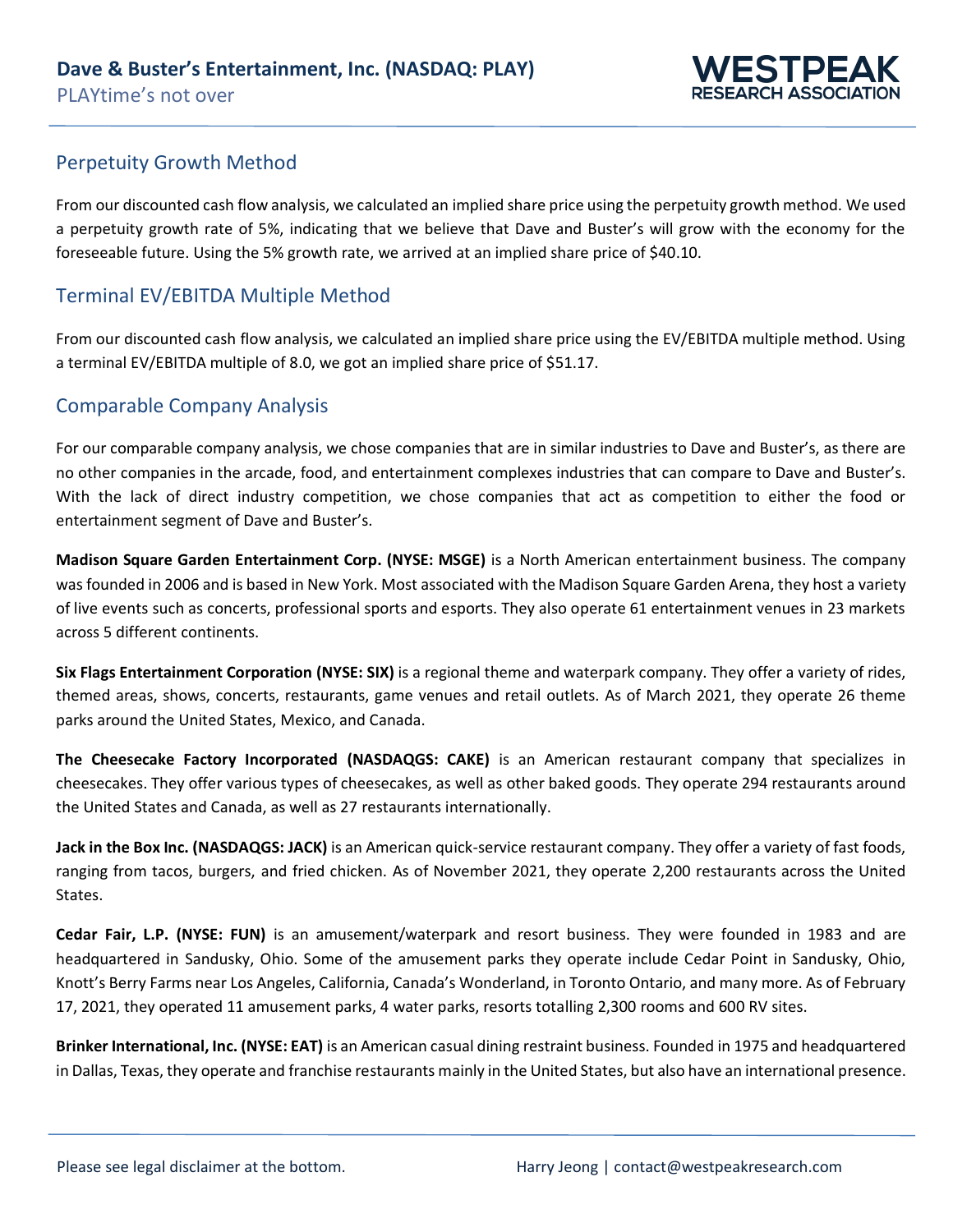

They run their business through two segments, Chili's and Maggiano's. As of June 30, 2021, they have operated or franchised 1594 Chili's Grill & Bar, and 54 Maggiano's Little Italy restaurants.

**Texas Roadhouse, Inc. (NASDAQGS: TXRH)** is an American casual dining business. They were founded in 1993 and are headquartered in Louisville, Kentucky. They operate and franchise Texas Roadhouse and Bubba's 33 restaurants across the United States as well as some internationally. As of December 29, 2020, they operated 537 domestic restaurants and 97 franchise restaurants.

### Comparable EV/EBITDA Method

Using the other companies' enterprise value (EV) and earnings before interest, taxes, depreciation, and amortization (EBITDA) estimates for the year 2022, we can calculate an implied share price. Using a mean EV/EBITDA multiple of 13.8 from the above-listed companies for 2022, we get an implied share price for Dave and Buster's of \$57.95.

#### Comparable P/E Method

Using the other companies' estimated price-to-earnings ratio and Dave and Buster's diluted earnings per share for 2022, we can calculate an implied share price. Using a mean price to earnings ratio of 21.9 and diluted earnings per share of \$2.32, we get an implied share price of \$50.89 for Dave and Buster's.

#### Weighted Valuation

Using the four different methods, we have implied share prices of \$40.10 (DCF perpetuity growth method), \$51.17 (DCF exit multiple method), \$57.95 (Comparable EV/EBITDA method), and \$50.89 (Comparable P/E method). Calculating the mean with even distribution, we get an implied share price of \$50.03.

## **Recommendation – Buy**

### Undervalued

We believe that Dave and Buster's is currently undervalued by the market. Mainly caused by the fears from investors regarding Dave and Buster's future, at its current share price, the company is undervalued. In the next year, we believe that Dave and Buster's will capitalize on the increased demand from consumers. Even in the long-term, we believe that Dave and Buster's will continue to grow as a company, with a dominant market share that will continue to grow. The new formats for their stores will also prove to be beneficial for their long-term growth. Our recommendation for Dave and Buster's at the current share price of \$34.85 is a buy with a target price of \$50.03, returning a gain of 43.6%. However, for longer-term investments of 5+ years, additional research will have to be done in the following years to assess how the company reacted to the catalysts that are in the foreseeable future.

## **Risks**

## COVID-19 Uncertainties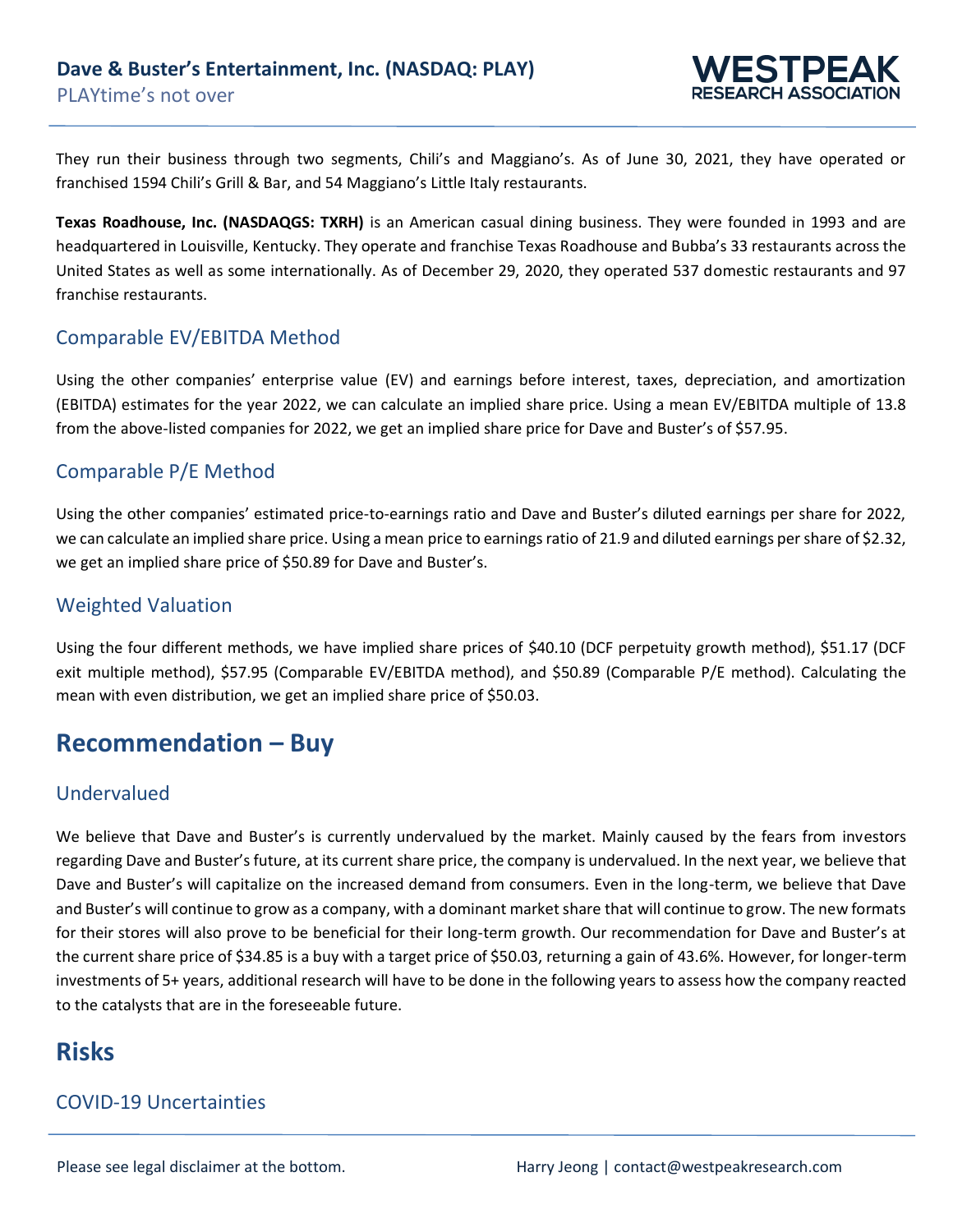

Dave & Buster's operates in an industry that is dependent on the consumer's ability to get into store locations. Due to the fluctuations of COVID-19 cases and restrictions, Dave & Buster's ability to operate consistently has become uncertain, which raises concerns as future outbreaks are unpredictable. This uncertainty radiates out to all aspects of the business model, as projections of inventory and demand become increasingly more difficult to accurately predict. Losses due to abrupt shutdowns were already a major hindrance to the financials of the fiscal year 2021. The possible repeat of such losses is keeping new ventures and expansions limited, causing a cap on possible growth. Apart from mandated shutdowns, lighter restrictions are still negatively affecting the company's profit margins, as location capacities are being externally restricted by COVID-19 health protocols, as well as extra expenses being spent on meeting sanitation requirements. Other risks associated with COVID-19 are impacts to liquidity and overall level of debt, as the company now faces repercussions of built-up expenses from long periods of inactivity due to the pandemic.

### Limited Growth Potential

COVID-19 has put a halt on Dave & Buster's expansion plans, as opening a new location with the looming possibility of another government-mandated shutdown has significantly decreased the chances of a successful opening. If the company is not able to have successful openings of new locations, the future growth of the company becomes stagnant.

### Changes in Consumer Preference

As Dave & Buster's locations are typically located near high traffic retail areas, such as shopping malls, a large portion of their customer base are customers that are from these retail areas. With the rise of e-commerce, high-traffic retail areas are seeing less consumer traffic, which could negatively affect Dave & Buster's customer base. Changes in consumer preferences with food and dietary restrictions have been rising in recent years, with an emphasis on healthier alternatives. With pressures to constantly update menus to meet changing preferences, if Dave & Buster's is unable to offer new products that are adequate for consumers, they could potentially lose food-related sales to other businesses.

### Growing Home Entertainment and Food Industry

As developments of COVID-19 accelerated the adoption of online transitions, many companies filled the gap of entertainment and food options that were primarily "going out" activities by making them accessible from home. Since Dave & Buster's offers products that span across both the food and entertainment industries, they are indirectly in competition with both. Growing adoption from consumers of food delivery services and home entertainment like Uber Eats and PlayStation may cause Dave & Buster's to see a loss of customer base.

#### Long-term Non-cancelable Leases

As Dave & Buster's do not own the property of their locations, they are subject to long-term operating lease contracts, which can cause complications if a store becomes unprofitable. The operating lease is a significant portion of their operating expenses which is primarily paid from their cash flows from operations. If a store becomes unprofitable to a point where the lease is cancelled and the store is closed, they will have to pay the base rent for the remainder of the lease term which would hinder their ability to pursue other expansions or fund other capital needs.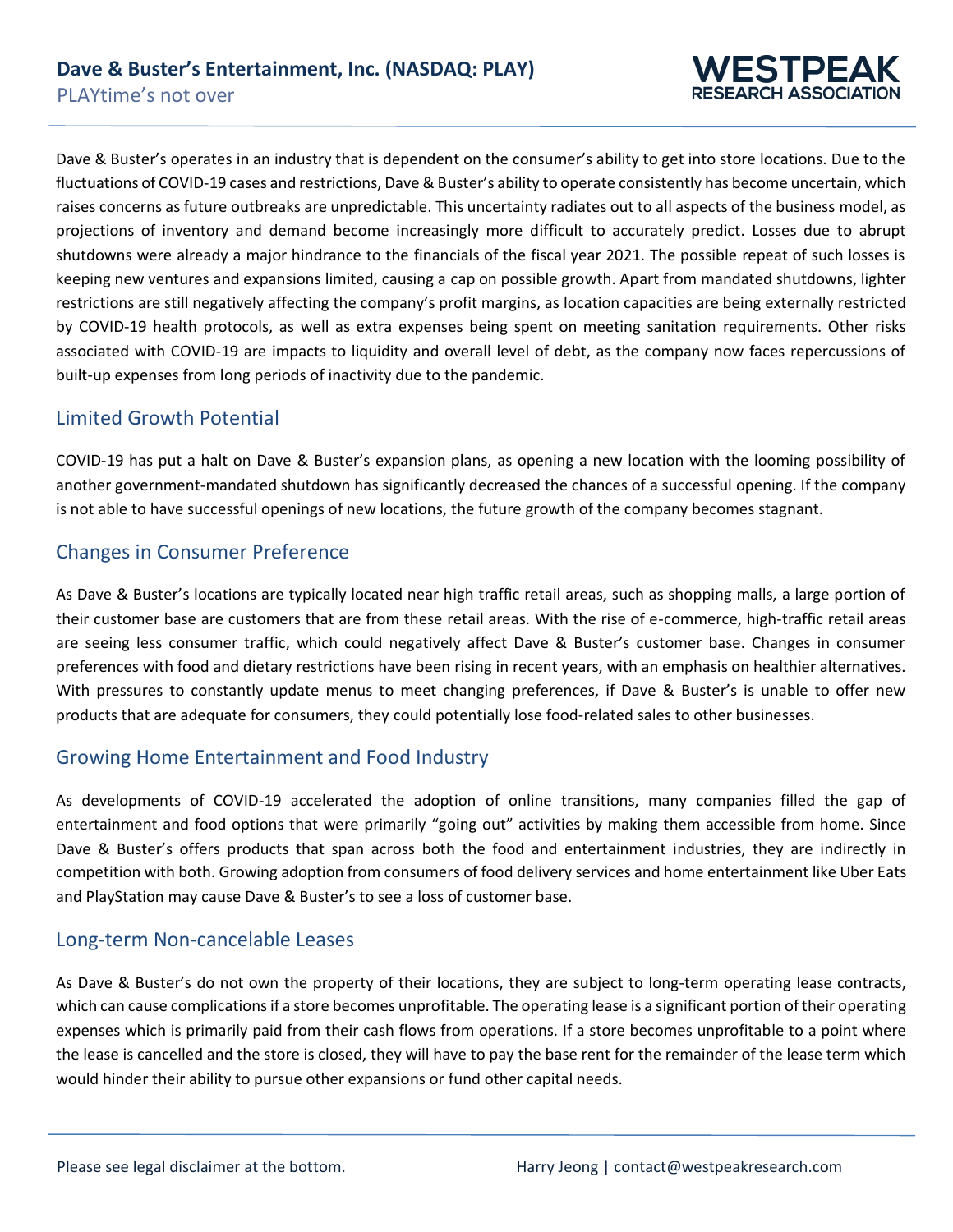

## **ESG**

#### Company Views

Dave & Buster's has committed themselves to a core value of serving their customers with a "You Got It!" attitude to their guests. At their core, they strive to create a place of fun and enjoyment in any way possible for their customer. They carry this stance in every part of their business model, doing what is right and following the highest ethical standard. Although Dave & Buster's is not a global power, they take measures to ensure that their practices are for the better of every party they interact with.

#### Environmental Impacts

As their business model requires many facilities that use a large amount of energy, Dave & Buster's has committed to operating their business in a sustainable and environmentally responsible manner. All commercial businesses use a sizable amount of water, so Dave & Buster's have installed special plumbing fixtures that reduces their water consumption by 20%. For electricity, they have implemented lighting control systems that automatically lowers energy usage when areas are not in use as well as, an energy control program for HVAC (heating, ventilation, and air conditioning) systems that reduces overall energy consumption. In their kitchens, all appliances are Energy Star-certified, along with their water heaters using high efficiency, emitting low NOx. In relations with suppliers, they only source from suppliers that share their commitment to environmental, sustainability and overall ethical business practices.

#### Social Impacts

A core value of Dave & Buster's is "Better Together" where they have stated to do business in a way that promotes respect for all people, refusing to associate with organizations that are not in line with their code of business conduct and ethics. Under their code of business conduct and ethics, they commit to protecting our environment, upholding safe and healthy work environments, sustainability, equal rights, and fair labour. They also hold their human rights policy up with no exceptions, stemming from their four culture pillars of "You Got It!", "Play Your Heart Out", "Better Together", and "Game Changers". They have a culture of inclusivity of all, helping others, and having a passion for fun while getting the job done.

#### Governance Impacts

Dave & Buster's as a company encourages their employees to give back to their communities in any way they can. They partake in many charitable causes, with their focus being on Make-A-Wish and the H.E.A.R.T (Helping Employees at Rough Times) fund. Since 2012, Dave & Buster's has been supporting Make-A-Wish, raising over \$10 million and helping grant over 1,000 wishes to children with life-threatening conditions. The H.E.A.R.T fund is an independent non-profit that was created by Dave & Buster's to help their team members in times of need. They aim to provide immediate help to their team members who go through severe economic problems and severe medical or personal situations. Contributions from other team members, customers, and business partners in 2020 were around \$628,000.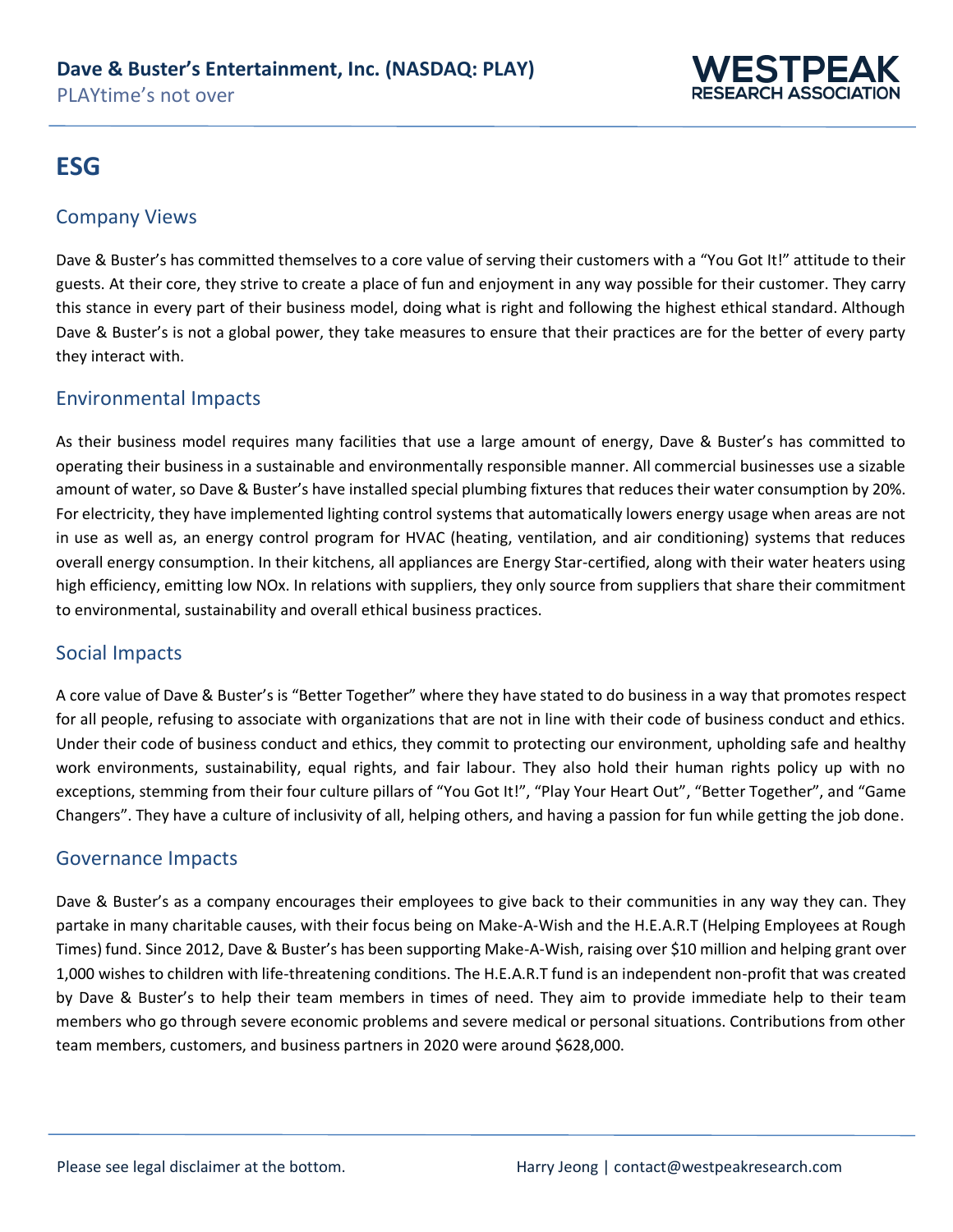

## **Appendix 1: Model Summary**

| <b>Summary Page</b>                                                                                                                                                       |                                                                                                               |                                                                                                          |                                                                        |                                                                                            |                                                                      |                                                                         |                                                                                   |                                                                        |                                                                        |                                                                         |                                                                                             |                                                                                                         |                                                                                   |                                                                                        |                                                                                               |
|---------------------------------------------------------------------------------------------------------------------------------------------------------------------------|---------------------------------------------------------------------------------------------------------------|----------------------------------------------------------------------------------------------------------|------------------------------------------------------------------------|--------------------------------------------------------------------------------------------|----------------------------------------------------------------------|-------------------------------------------------------------------------|-----------------------------------------------------------------------------------|------------------------------------------------------------------------|------------------------------------------------------------------------|-------------------------------------------------------------------------|---------------------------------------------------------------------------------------------|---------------------------------------------------------------------------------------------------------|-----------------------------------------------------------------------------------|----------------------------------------------------------------------------------------|-----------------------------------------------------------------------------------------------|
|                                                                                                                                                                           | $Jan-16$                                                                                                      | Jan-17                                                                                                   | .lan-18                                                                | Jan-19                                                                                     | .lan-20                                                              | Apr-20                                                                  | Jul-20                                                                            | $Oct-20$                                                               | $Jan-21$                                                               | $Jan-21$                                                                | $Jan-22$                                                                                    | $Jan-23$                                                                                                | .lan-24                                                                           | Jan-25                                                                                 | Jan-26                                                                                        |
| (Figures in mm USD)                                                                                                                                                       | FY2017                                                                                                        | FY2018                                                                                                   | FY2019                                                                 | <b>FY2020</b>                                                                              | FY2021                                                               | Q1-2022                                                                 | Q2-2022                                                                           | Q3-2022                                                                | Q4-2022                                                                | FY2022                                                                  | FY2023                                                                                      | FY2024                                                                                                  | FY2025                                                                            | <b>FY2026</b>                                                                          | FY2027                                                                                        |
| <b>Income Statement</b>                                                                                                                                                   |                                                                                                               |                                                                                                          |                                                                        |                                                                                            |                                                                      |                                                                         |                                                                                   |                                                                        |                                                                        |                                                                         |                                                                                             |                                                                                                         |                                                                                   |                                                                                        |                                                                                               |
| Revenue<br><b>EBITDA</b><br><b>Net Income</b><br><b>Earnings Per Share</b>                                                                                                | 1.005.2<br>238.8<br>90.8<br>s<br>2.10                                                                         | 1.139.8<br>268.5<br>120.9<br>$\sqrt{2}$<br>2.84                                                          | 1.265.3<br>279.3<br>117.2<br>$\sim$<br>2.93                            | 1.354.7<br>280.5<br>100.3<br>$\mathbf{s}$<br>2.94                                          | 436.5<br>(113.8)<br>(207.0)<br>$\mathbf{s}$<br>(4.75)                | 265.3<br>72.1<br>19.6<br>0.40<br>-S                                     | 377.6<br>114.0<br>52.8<br>1.07<br>-S                                              | 318.0<br>58.9<br>10.6<br>0.21<br>- s                                   | 429.0<br>87.9<br>31.3<br>\$<br>0.64                                    | 1.389.9<br>332.9<br>114.3<br>\$<br>2.32                                 | 1.861.7<br>397.1<br>191.8<br>$\sim$<br>3.89                                                 | 2.116.6<br>493.2<br>254.5<br>$\sqrt{2}$<br>5.16                                                         | 2.315.4<br>590.4<br>326.4<br>$\mathbf{s}$<br>6.62                                 | 2.509.7<br>665.1<br>379.9<br>$\mathbf{s}$<br>7.71S                                     | 2.695.2<br>762.7<br>456.3<br>9.26                                                             |
| <b>Cash Flow Statement</b>                                                                                                                                                |                                                                                                               |                                                                                                          |                                                                        |                                                                                            |                                                                      |                                                                         |                                                                                   |                                                                        |                                                                        |                                                                         |                                                                                             |                                                                                                         |                                                                                   |                                                                                        |                                                                                               |
| <b>Capital Expenditures</b><br><b>Acquisitions</b><br><b>Divestitures</b>                                                                                                 | (180.6)<br>20.3                                                                                               | (219.9)                                                                                                  | (216.3)<br>11.6<br>0.5                                                 | (228.1)                                                                                    | (83.0)<br>0.6                                                        | (10.4)                                                                  | (27.6)                                                                            | (25.6)<br>ä,                                                           | (39.0)                                                                 | (102.5)                                                                 | (206.6)                                                                                     | (217.3)                                                                                                 | (237.7)                                                                           | (260.5)                                                                                | (285.6)                                                                                       |
| <b>Dividend Payment</b><br><b>Dividend Per Share</b><br><b>Dividend Payout to Earnings</b><br><b>Dividend Payout to Core FCF</b><br><b>Dividend Yield</b>                 | 97.0<br>$-106.8%$<br>$-27.2%$                                                                                 | 509.0<br>\$<br>-420.8%<br>$-113.8%$                                                                      | 265.0<br>s<br>(0.30)<br>$-226.1%$<br>$-56.8%$<br>$-0.6%$               | 406.0<br>$\mathbf{s}$<br>(0.47)<br>-404.9%<br>$-85.1%$<br>$-1.0%$                          | 732.0<br>(0.11)<br>S<br>353.7%<br>$-1821.5%$<br>$-0.4%$              | 19.0<br>-S<br>$-96.8%$<br>$-28.7%$                                      | 18.0<br>\$<br>$-34.1%$<br>$-14.8%$                                                | 1.00<br>2.7%                                                           | s<br>ä,                                                                | 37.0<br>Ś<br>1.00<br>$-32.4%$<br>$-10.0%$<br>2.5%                       | S                                                                                           |                                                                                                         |                                                                                   |                                                                                        |                                                                                               |
| <b>Balance Sheet</b>                                                                                                                                                      |                                                                                                               |                                                                                                          |                                                                        |                                                                                            |                                                                      |                                                                         |                                                                                   |                                                                        |                                                                        |                                                                         |                                                                                             |                                                                                                         |                                                                                   |                                                                                        |                                                                                               |
| <b>Current Assets</b><br>Non-Current Assets                                                                                                                               | 75.6<br>977.1                                                                                                 | 94.9<br>1,102.1                                                                                          | 91.1<br>1,182.1                                                        | 79.0<br>2,291.2                                                                            | 118.9<br>2,234.0                                                     | 111.4<br>2,206.5                                                        | 196.0<br>2,188.6                                                                  | 146.4<br>2,204.3                                                       | 275.8<br>2.209.1                                                       | 275.8<br>2,209.1                                                        | 406.2<br>2.294.0                                                                            | 592.6<br>2,375.5                                                                                        | 831.8<br>2,466.9                                                                  | 1,166.4<br>2,567.1                                                                     | 1,533.9<br>2,676.9                                                                            |
| <b>Assets</b><br><b>Current Liabilities</b><br>Non-Current Liabilities                                                                                                    | 1,052.7<br>177.8<br>435.5                                                                                     | 1,197.0<br>207.8<br>567.6                                                                                | 1,273.2<br>244.4<br>641.0                                              | 2,370.1<br>290.9<br>1,909.6                                                                | 2,352.8<br>271.6<br>1,928.0                                          | 2,318.0<br>279.2<br>1.860.1                                             | 2,384.5<br>308.9<br>1,845.7                                                       | 2,350.7<br>290.7<br>1,813.5                                            | 2,484.9<br>393.6<br>1.813.5                                            | 2,484.9<br>393.6<br>1,813.5                                             | 2,700.2<br>417.0<br>1,813.5                                                                 | 2,968.1<br>430.4<br>1,813.5                                                                             | 3,298.7<br>434.6<br>1,813.5                                                       | 3,733.5<br>489.4<br>1,813.5                                                            | 4,210.8<br>510.4<br>1,813.5                                                                   |
| Liabilities<br><b>Shareholders' Equity</b>                                                                                                                                | 613.3<br>439.5                                                                                                | 775.4<br>421.6                                                                                           | 885.4<br>387.8                                                         | 2.200.5<br>169.7                                                                           | 2,199.6<br>153.2                                                     | 2,139.3<br>178.6                                                        | 2,154.6<br>229.9                                                                  | 2,104.2<br>246.6                                                       | 2,207.0<br>277.9                                                       | 2.207.0<br>277.9                                                        | 2.230.5<br>469.7                                                                            | 2.243.9<br>724.2                                                                                        | 2.248.1<br>1,050.6                                                                | 2.302.9<br>1,430.6                                                                     | 2.323.9<br>1,886.9                                                                            |
| Cash<br>Debt<br><b>Net Debt</b><br><b>Minority Interests</b><br>Debt/EBITDA                                                                                               | 20.1<br>264.1<br>244.0<br>1.0x                                                                                | 18.8<br>366.2<br>347.5<br>1.3x                                                                           | 21.6<br>393.5<br>371.9<br>1.3x                                         | 24.7<br>1,869.7<br>1,845.1<br>6.6x                                                         | 11.9<br>1,864.2<br>1,852.3<br>n/a                                    | 20.2<br>1,795.3<br>1,775.1<br>24.6x                                     | 107.8<br>1,785.9<br>1,678.1<br>14.7x                                              | 27.0<br>1,755.6<br>1,728.6<br>29.4:                                    | 147.7<br>1,755.6<br>1,607.9<br>18.3x                                   | 147.7<br>1,755.6<br>1,607.9<br>4.8x                                     | 260.9<br>1,755.6<br>1,494.7<br>3.8x                                                         | 434.7<br>1,755.6<br>1,320.9<br>2.7x                                                                     | 666.3<br>1,755.6<br>1,089.3<br>1.8x                                               | 997.4<br>1,755.6<br>758.2<br>1.1 x                                                     | 1,356.6<br>1,755.6<br>399.0<br>0.5x                                                           |
| <b>Operating Metrics</b>                                                                                                                                                  |                                                                                                               |                                                                                                          |                                                                        |                                                                                            |                                                                      |                                                                         |                                                                                   |                                                                        |                                                                        |                                                                         |                                                                                             |                                                                                                         |                                                                                   |                                                                                        |                                                                                               |
| Return on Equity (ROE)<br>Return on Assets (ROA)<br>Return on Invested Capital (ROIC)                                                                                     | 20.7%<br>8.6%<br>12.9%                                                                                        | 28.7%<br>10.1%<br>15.4%                                                                                  | 30.2%<br>9.2%<br>16.5%                                                 | 59.1%<br>4.2%<br>5.7%                                                                      | $-135.1%$<br>$-8.8%$<br>$-10.0%$                                     |                                                                         |                                                                                   |                                                                        |                                                                        | 41.1%<br>4.6%<br>5.6%                                                   | 40.8%<br>7.1%<br>8.6%                                                                       | 35.1%<br>8.6%<br>10.3%                                                                                  | 31.1%<br>9.9%<br>11.6%                                                            | 26.6%<br>10.2%<br>11.9%                                                                | 24.2%<br>10.8%<br>12.5%                                                                       |
| <b>Valuation Metrics</b>                                                                                                                                                  |                                                                                                               |                                                                                                          |                                                                        |                                                                                            |                                                                      |                                                                         |                                                                                   |                                                                        |                                                                        |                                                                         |                                                                                             |                                                                                                         |                                                                                   |                                                                                        |                                                                                               |
| Stock Price (High)<br>Stock Price (Low)<br>Stock Price (Average)<br>Diluted Shares Outstanding (Average)<br>Market Capitalization (Average)<br>Enterprise Value (Average) | <sub>\$</sub><br>57.31<br>$\mathbf{\hat{s}}$<br>31.08<br>$\mathsf{\$}$<br>44.20<br>43.3<br>1,913.1<br>2,157.2 | 72.89<br><sub>\$</sub><br>$\mathsf{\$}$<br>43.99<br>58.44<br><sub>\$</sub><br>42.6<br>2,488.6<br>2,836.0 | 66.22<br>్వ<br>38.05<br>-S<br>52.14<br>s<br>40.0<br>2,084.1<br>2,456.0 | $\mathsf{s}$<br>59.22<br>$\mathsf{s}$<br>37.34<br>48.28<br>S<br>34.1<br>1,646.3<br>3,491.4 | 47.37<br>-S<br>4.87<br>S<br>26.12<br>S<br>43.5<br>1,137.5<br>2,989.8 | \$<br>49.10<br>\$<br>34.02<br>41.56<br>-S<br>49.3<br>2,050.2<br>3,825.3 | $\mathbb{S}$<br>46.34<br>\$<br>32.86<br>39.60<br>s.<br>49.2<br>1,949.5<br>3,627.6 | \$<br>41.58<br>31.48<br>s<br>36.53<br>S.<br>49.3<br>1,800.3<br>3,528.9 | \$<br>34.12<br>s<br>34.12<br>s.<br>34.12<br>49.3<br>1,681.6<br>3,289.4 | \$<br>49.10<br>\$<br>31.48<br>\$<br>40.29<br>49.3<br>1,985.6<br>3,593.5 | $\mathsf{s}$<br>34.12<br>$\mathsf{s}$<br>34.12<br>34.12<br>\$<br>49.3<br>1,681.6<br>3,176.2 | $\mathsf{s}$<br>34.12<br>$\mathsf{\$}$<br>34.12<br>34.12<br><sub>\$</sub><br>49.3<br>1,681.6<br>3,002.5 | $\mathsf{s}$<br>34.12<br>\$<br>34.12<br>34.12<br>-S<br>49.3<br>1,681.6<br>2,770.8 | 34.12<br>$\mathsf{s}$<br>34.12<br><b>s</b><br>34.12<br>s<br>49.3<br>1,681.6<br>2,439.7 | 34.12<br>- \$<br>34.12<br>$\mathbf{s}$<br>34.12<br>$\mathbf{s}$<br>49.3<br>1,681.6<br>2,080.6 |
| P/E<br><b>EV/EBITDA</b><br>FCF Yield to Market Capitalization<br>FCF Yield to Enterprise Value                                                                            | 21.1 x<br>9.0 x<br>3.2%<br>2.8%                                                                               | 20.6x<br>10.6x<br>2.0%<br>1.8%                                                                           | 17.8x<br>8.8x<br>5.7%<br>4.9%                                          | 16.4x<br>12.4x<br>4.0%<br>1.9%                                                             | n/a<br>n/a<br>$-10.5%$<br>$-4.0%$                                    | 104.4 x<br>53.1 x<br>3.9%<br>2.1%                                       | 36.9x<br>31.8x<br>5.2%<br>2.8%                                                    | 170.1 x<br>60.0 x<br>$-1.0%$<br>$-0.5%$                                | 53.7 x<br>37.4x<br>7.9%<br>4.0%                                        | 17.4x<br>10.8x<br>14.2%<br>7.8%                                         | 8.8x<br>8.0 x<br>8.5%<br>4.5%                                                               | 6.6x<br>6.1 x<br>12.3%<br>6.9%                                                                          | 5.2x<br>4.7x<br>15.7%<br>9.5%                                                     | 4.4x<br>3.7x<br>21.3%<br>14.7%                                                         | 3.7x<br>2.7x<br>22.4%<br>18.1%                                                                |
| <b>Free Cash Flow</b>                                                                                                                                                     |                                                                                                               |                                                                                                          |                                                                        |                                                                                            |                                                                      |                                                                         |                                                                                   |                                                                        |                                                                        |                                                                         |                                                                                             |                                                                                                         |                                                                                   |                                                                                        |                                                                                               |
| EBIT<br><b>Tax Expense</b><br>D&A<br>Capital Expenditures<br>Changes in NWC                                                                                               | 150.5<br>(52.7)<br>88.3<br>(180.6)<br>55.7                                                                    | 165.8<br>(35.4)<br>102.8<br>(219.9)<br>37.4                                                              | 161.0<br>(30.7)<br>118.3<br>(216.3)<br>87.1                            | 148.1<br>(26.9)<br>132.5<br>(228.1)<br>40.0                                                | (252.6)<br>83.4<br>138.8<br>(83.0)<br>(6.4)                          | 37.0<br>(2.5)<br>35.1<br>(10.4)<br>21.3                                 | 79.2<br>(12.7)<br>34.9<br>(27.6)<br>26.8                                          | 24.5<br>2.4<br>34.4<br>(25.6)<br>(53.1)                                | 53.8<br>(10.4)<br>34.2<br>(39.0)<br>94.2                               | 194.4<br>(37.6)<br>138.5<br>(102.5)<br>89.2                             | 275.3<br>(53.3)<br>121.7<br>(206.6)<br>6.3                                                  | 357.4<br>(69.2)<br>135.8<br>(217.3)<br>0.7                                                              | 444.2<br>(86.0)<br>146.3<br>(237.7)<br>(3.4)                                      | 504.7<br>(97.7)<br>160.3<br>(260.5)<br>51.4                                            | 587.0<br>(113.6)<br>175.7<br>(285.6)<br>12.6                                                  |
| <b>Unlevered Free Cash Flow</b>                                                                                                                                           | 61.3                                                                                                          | 50.6                                                                                                     | 119.4                                                                  | 65.6                                                                                       | (119.8)                                                              | 80.5                                                                    | 100.6                                                                             | (17.5)                                                                 | 132.7                                                                  | 282.0                                                                   | 143.4                                                                                       | 207.4                                                                                                   | 263.4                                                                             | 358.2                                                                                  | 376.1                                                                                         |
| <b>Valuation Summary</b>                                                                                                                                                  |                                                                                                               |                                                                                                          |                                                                        |                                                                                            |                                                                      |                                                                         |                                                                                   |                                                                        |                                                                        |                                                                         |                                                                                             |                                                                                                         |                                                                                   |                                                                                        |                                                                                               |

| <b>Current Price</b>               |                  | 34.12   |  |  |
|------------------------------------|------------------|---------|--|--|
| <b>Target Price</b>                |                  | 50.03   |  |  |
| <b>Total Return</b>                |                  | 46.6%   |  |  |
| Recommendation                     | <b>BUY</b>       |         |  |  |
|                                    |                  |         |  |  |
| <b>DCF Valuation</b>               |                  |         |  |  |
| Perpetuity Growth Implied Price    |                  | 40.10   |  |  |
| <b>Exit Multiple Implied Price</b> |                  | 51.17   |  |  |
| <b>Comps Valuation</b>             |                  |         |  |  |
| EXAMPLE FROM A LOCATION AND ALL A  | $\triangleright$ | $-7.05$ |  |  |

Comps - EV/EBITDA Implied Price \$ 57.95 Comps - P/E Implied Price \$ 50.89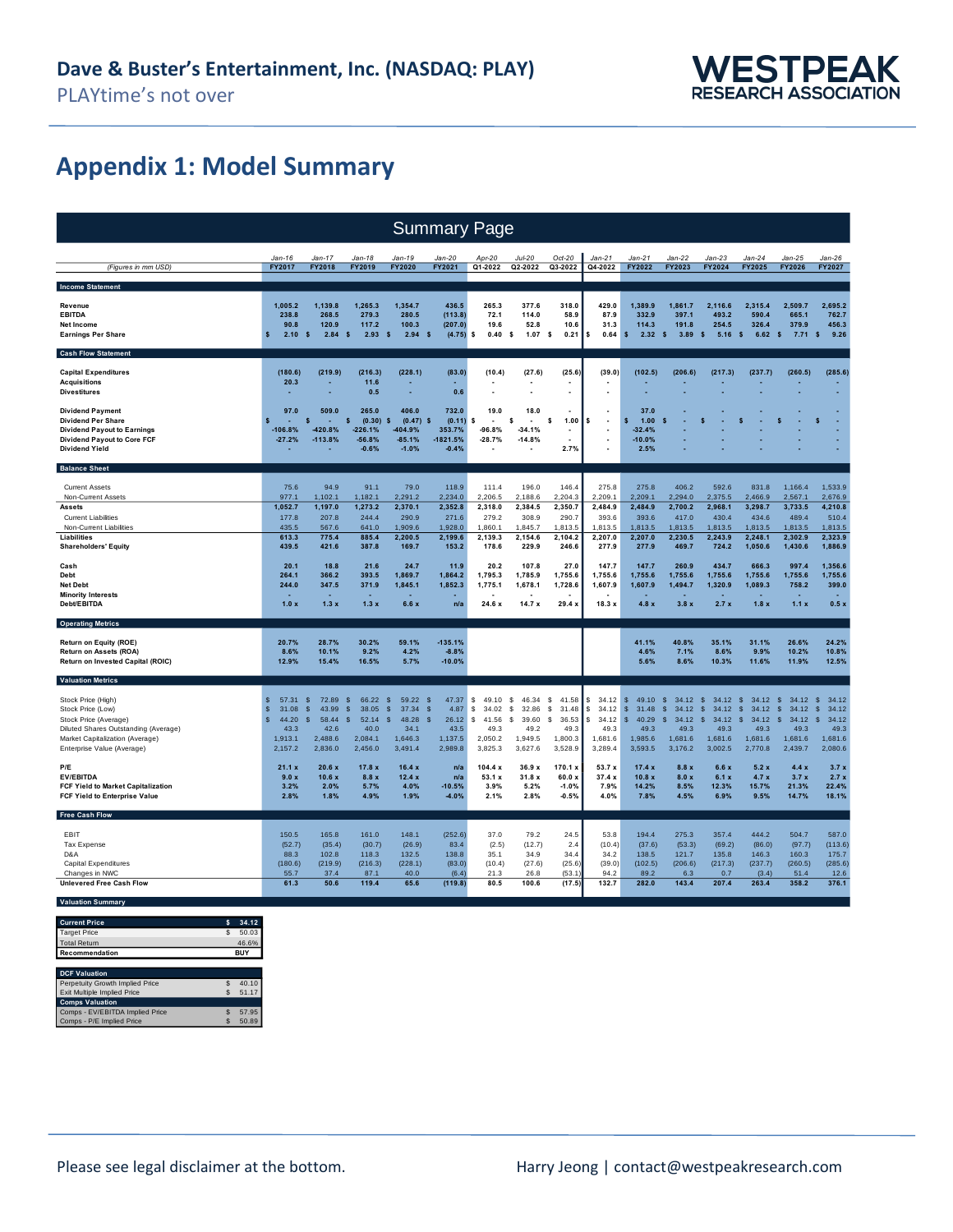

## **Appendix 2: Discounted Cash Flows Analysis**

|                                                                           | <b>Discounted Cash Flow Analysis</b> |               |                                    |                            |                             |                          |                       |          |                           |          |                        |                        |                                     |                         |                       |
|---------------------------------------------------------------------------|--------------------------------------|---------------|------------------------------------|----------------------------|-----------------------------|--------------------------|-----------------------|----------|---------------------------|----------|------------------------|------------------------|-------------------------------------|-------------------------|-----------------------|
|                                                                           | $Jan-16$                             | $Jan-17$      | $Jan-18$                           | $Jan-19$                   | $Jan-20$                    | Apr-20                   | Jul-20                | $Oct-20$ | $Jan-21$                  | $Jan-21$ | $Jan-22$               | $Jan-23$               | $Jan-24$                            | $Jan-25$                | $Jan-26$              |
| (Figures in mm USD)                                                       | FY2017                               | <b>FY2018</b> | FY2019                             | FY2020                     | FY2021                      | Q1-2022                  | Q2-2022               | Q3-2022  | Q4-2022                   | FY2022   | FY2023                 | FY2024                 | FY2025                              | <b>FY2026</b>           | FY2027                |
| <b>WACC Calculations</b>                                                  |                                      |               |                                    |                            |                             |                          |                       |          |                           |          |                        |                        |                                     |                         |                       |
| <b>Cost of Equity</b>                                                     |                                      |               |                                    |                            |                             |                          |                       |          |                           |          |                        |                        |                                     |                         |                       |
| 1.3%<br>Risk-free rate                                                    |                                      |               |                                    |                            |                             |                          |                       |          |                           |          |                        |                        |                                     |                         |                       |
| Expected market return<br>10.0%                                           |                                      |               |                                    |                            |                             |                          |                       |          |                           |          |                        |                        |                                     |                         |                       |
| 8.8%<br><b>Market Risk Premium</b><br>2.65                                |                                      |               |                                    |                            |                             |                          |                       |          |                           |          |                        |                        |                                     |                         |                       |
| Beta<br>24.4%<br><b>Cost of Equity</b>                                    |                                      |               |                                    |                            |                             |                          |                       |          |                           |          |                        |                        |                                     |                         |                       |
|                                                                           |                                      |               |                                    |                            |                             |                          |                       |          |                           |          |                        |                        |                                     |                         |                       |
| <b>Cost of Debt</b>                                                       |                                      |               |                                    |                            |                             |                          |                       |          |                           |          |                        |                        |                                     |                         |                       |
| 1.5%<br>Pre-tax cost of debt                                              |                                      |               |                                    |                            |                             |                          |                       |          |                           |          |                        |                        |                                     |                         |                       |
| Debt adjustment factor<br>1.38                                            |                                      |               |                                    |                            |                             |                          |                       |          |                           |          |                        |                        |                                     |                         |                       |
| Effective tax rate<br>19.4%                                               |                                      |               |                                    |                            |                             |                          |                       |          |                           |          |                        |                        |                                     |                         |                       |
| <b>Cost of Debt</b><br>1.6%                                               |                                      |               |                                    |                            |                             |                          |                       |          |                           |          |                        |                        |                                     |                         |                       |
|                                                                           |                                      |               |                                    |                            |                             |                          |                       |          |                           |          |                        |                        |                                     |                         |                       |
| <b>WACC</b>                                                               |                                      |               |                                    |                            |                             |                          |                       |          |                           |          |                        |                        |                                     |                         |                       |
| 1,681.6<br>Market value of equity                                         |                                      |               |                                    |                            |                             |                          |                       |          |                           |          |                        |                        |                                     |                         |                       |
| Market value of debt<br>1,755.6<br><b>Total Capitalization</b><br>3,437.2 |                                      |               |                                    |                            |                             |                          |                       |          |                           |          |                        |                        |                                     |                         |                       |
| 24.4%<br>Cost of equity                                                   |                                      |               |                                    |                            |                             |                          |                       |          |                           |          |                        |                        |                                     |                         |                       |
| Cost of debt<br>1.6%                                                      |                                      |               |                                    |                            |                             |                          |                       |          |                           |          |                        |                        |                                     |                         |                       |
| <b>WACC</b><br>12.8%                                                      |                                      |               |                                    |                            |                             |                          |                       |          |                           |          |                        |                        |                                     |                         |                       |
|                                                                           |                                      |               |                                    |                            |                             |                          |                       |          |                           |          |                        |                        |                                     |                         |                       |
| <b>Free Cash Flow</b>                                                     |                                      |               |                                    |                            |                             |                          |                       |          |                           |          |                        |                        |                                     |                         |                       |
| EBIT                                                                      | 150.5                                | 165.8         | 161.0                              | 148.1                      | (252.6)                     | 37.0                     | 79.2                  | 24.5     | 53.8                      | 194.4    | 275.3                  | 357.4                  | 444.2                               | 504.7                   | 587.0                 |
| Less: Tax expense                                                         | (52.7)                               | (35.4)        | (30.7)                             | (26.9)                     | 83.4                        | (2.5)                    | (12.7)                | 2.4      | (10.4)                    | (37.6)   | (53.3)                 | (69.2)                 | (86.0)                              | (97.7)                  | (113.6)               |
| Add: Depreciation and amortization                                        | 88.3                                 | 102.8         | 118.3                              | 132.5                      | 138.8                       | 35.1                     | 34.9                  | 34.4     | 34.2                      | 138.5    | 121.7                  | 135.8                  | 146.3                               | 160.3                   | 175.7                 |
| Less: Capital expenditures                                                | (180.6)                              | (219.9)       | (216.3)                            | (228.1)                    | (83.0)                      | (10.4)                   | (27.6)                | (25.6)   | (39.0)                    | (102.5)  | (206.6)                | (217.3)                | (237.7)                             | (260.5)                 | (285.6)               |
| Less: Change in net working capital                                       | 55.7                                 | 37.4          | 87.1                               | 40.0                       | (6.4)                       | 21.3                     | 26.8                  | (53.1)   | 94.2                      | 89.2     | 6.3                    | 0.7                    | (3.4)                               | 51.4                    | 12.6                  |
| <b>Unlevered Free Cash Flow</b>                                           | 61.3                                 | 50.6          | 119.4                              | 65.6                       | (119.8)                     | 80.5                     | 100.6                 | (17.5)   | 132.7                     | 282.0    | 143.4                  | 207.4                  | 263.4                               | 358.2                   | 376.1                 |
| Discount factor                                                           |                                      |               |                                    |                            |                             | $\overline{\phantom{a}}$ |                       |          | 0.25                      | 0.25     | 1.25                   | 2.25                   | 3.25                                | 4.25                    | 5.25<br>200.0         |
| Present Value of Unlevered Free Cash Flow                                 |                                      |               |                                    |                            |                             |                          |                       |          | 128.8                     | 128.8    | 124.9                  | 158.2                  | 178.2                               | 214.9                   |                       |
| <b>Discounted Cash Flow Valuations</b>                                    |                                      |               |                                    |                            |                             |                          |                       |          |                           |          |                        |                        |                                     |                         |                       |
|                                                                           |                                      |               |                                    |                            |                             |                          |                       |          |                           |          |                        |                        |                                     |                         |                       |
| <b>Perpetuity Growth Method</b>                                           |                                      |               |                                    |                            | <b>Exit Multiple Method</b> |                          |                       |          |                           |          |                        |                        | <b>WACC</b>                         |                         |                       |
| <b>Perpetuity Growth Rate</b><br>5.0                                      |                                      |               | <b>Terminal EV/EBITDA Multiple</b> |                            |                             |                          | 8.0 <sub>1</sub>      |          |                           |          | 13.80%                 | 13.30%                 | 12.80%                              | 12.30%                  | 11.80%                |
| PV sum of unlevered FCF<br>1,005.1                                        |                                      |               |                                    | PV sum of unlevered FCF    |                             |                          | 1,005.1               |          |                           | 4.00%    | 25.85                  | $\mathbf{s}$<br>29.34  | $\mathsf{s}$<br>33.23               | 37.60<br>$\mathfrak{S}$ | 42.53<br>\$.          |
| Terminal value<br>2,700.0                                                 |                                      |               | Terminal value                     |                            |                             |                          | 3245.32               |          |                           | 4.50%    | 28.27<br>s.            | $\mathsf{\$}$<br>32.09 | $\mathsf{s}$<br>36.37               | $\mathsf{\$}$<br>41.20  | 46.70<br>S            |
| <b>Enterprise Value</b><br>3,705.1                                        |                                      |               | <b>Enterprise Value</b>            |                            |                             |                          | 4,250.4               |          | Perpetuity<br>Growth Rate | 5.00%    | $\mathsf{\$}$<br>30.96 | \$35.16                | $\mathsf{s}$<br>39.90               | $\mathfrak{s}$<br>45.29 | $\mathbf{s}$<br>51.49 |
| 27.0<br>Add: Cash<br>Less: Debt                                           |                                      |               | Add: Cash                          |                            |                             |                          | 27.0                  |          |                           | 5.50%    | $\mathbb{S}$<br>33.98  | \$38.63                | \$43.92                             | $\mathsf{S}$<br>49.99   | <b>S</b><br>57.03     |
| 1,755.6                                                                   |                                      |               | Less: Debt                         |                            |                             |                          | 1,755.6               |          |                           | 6.00%    | $\mathbf{s}$           |                        | 37.38 \$ 42.57 \$ 48.52 \$ 55.43 \$ |                         | 63.53                 |
| Less: Other EV adjustments<br>1,976.5<br><b>Equity Value</b>              |                                      |               | <b>Equity Value</b>                | Less: Other EV adjustments |                             |                          | 2,521.8               |          |                           |          |                        |                        | <b>WACC</b>                         |                         |                       |
| Shares outstanding<br>49.3                                                |                                      |               | Shares outstanding                 |                            |                             |                          | 49.3                  |          |                           |          | 13.80%                 | 13.30%                 | 12.80%                              | 12.30%                  | 11.80%                |
| <b>Implied Share Price</b><br>\$<br>40.1                                  |                                      |               | <b>Implied Share Price</b>         |                            |                             |                          | $\mathsf{s}$<br>51.17 |          |                           | 8.8x     | 53.86                  | $$55.74$ S             | 57.67                               | 59.66<br>\$             | 61.70<br>S            |
|                                                                           |                                      |               |                                    |                            |                             |                          |                       |          |                           | 9.8x     | 61.71<br><b>S</b>      | $\mathsf{\$}$<br>63.78 | $\mathsf{s}$<br>65.90               | $\mathsf{\$}$<br>68.08  | 70.32<br><b>S</b>     |
| <b>Current Price</b><br>\$34.12                                           |                                      |               | <b>Current Price</b>               |                            |                             |                          | \$34.12               |          | Multiple                  | 10.8x    | 69.56<br>\$            | $$71.81$ \$            | 74.12                               | $\mathbf{s}$<br>76.50   | $\mathsf{s}$<br>78.94 |
| \$ 40.1<br><b>Implied Price</b>                                           |                                      |               | <b>Implied Price</b>               |                            |                             |                          | \$51.17               |          |                           | 11.8x    | $\sqrt{3}$             |                        | 77.41 \$ 79.84 \$ 82.34 \$ 84.91 \$ |                         | 87.55                 |

**Total Return 17.5% Total Return 50.0% 12.8 x** \$ 85.26 \$ 87.88 \$ 90.57 \$ 93.33 \$ 96.17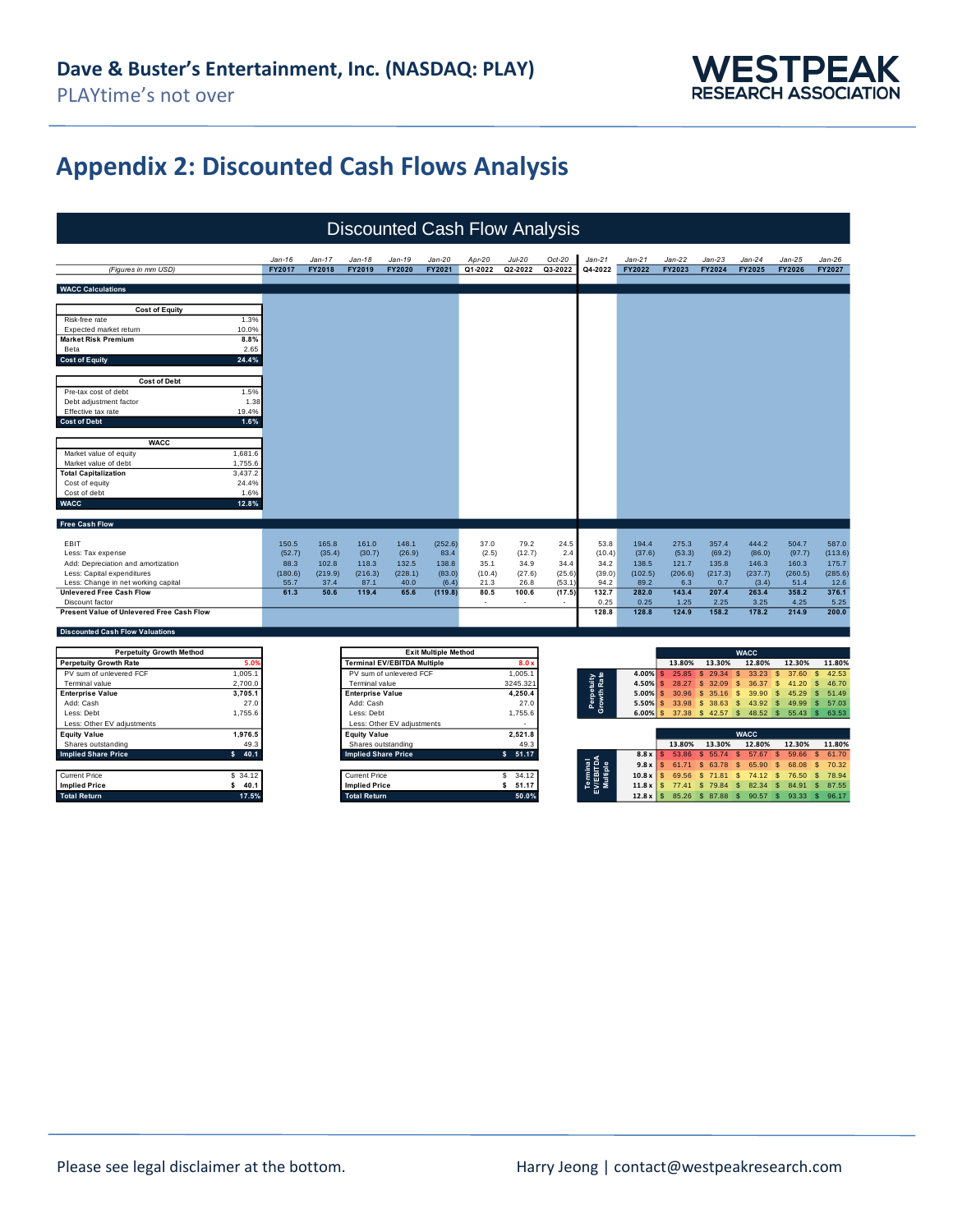

## **Appendix 3: Comparable Companies Analysis**

## Comparable Company Analysis

| (Figures in mm USD) |                  |                          |                          | <b>EV/EBITDA Multiple</b> |                          | <b>P/E Multiple</b>      |                          |                          |                          |
|---------------------|------------------|--------------------------|--------------------------|---------------------------|--------------------------|--------------------------|--------------------------|--------------------------|--------------------------|
|                     |                  | Equity                   | Enterprise               | 2021A                     | 2022E                    | 2023E                    |                          |                          |                          |
| Company             | <b>Ticker</b>    | Value                    | Value                    | <b>EV/EBITDA</b>          | <b>EV/EBITDA</b>         | <b>EV/EBITDA</b>         | 2021A P/E                | 2022E P/E                | 2023E P/E                |
| Comp 1              | (NYSE: MSGE)     | 2,265.8                  | 3,214.5                  | n/a                       | 16.3x                    | 12.3x                    | (4.1 x)                  | 127.4x                   | 37.9x                    |
| Comp 2              | (NYSE: SIX)      | 2,961.0                  | 5,386.6                  | n/a                       | 11.4x                    | 9.6x                     | (7.4 x)                  | 24.1 x                   | 15.7x                    |
| Comp 3              | (NASDAQGS: CAKE) | 1,788.9                  | 3,483.7                  | 36.5x                     | 15.6x                    | 12.3x                    | (13.6 x)                 | 15.4 x                   | 11.1 x                   |
| Comp 4              | (NASDAQGS: JACK) | 1,879.5                  | 4,058.3                  | 8.0x                      | 13.3x                    | 12.6x                    | 13.7x                    | 13.3x                    | 11.8x                    |
| Comp 5              | (NYSE: FUN)      | 2,651.4                  | 5,063.9                  | n/a                       | 16.5x                    | 8.7x                     | (5.4 x)                  | (59.1 x)                 | 15.3x                    |
| Comp 6              | (NYSE: EAT)      | 1,444.6                  | 3,559.6                  | 6.7 x                     | 8.9x                     | 8.0 x                    | 10.3x                    | 9.1 x                    | 7.1x                     |
| Comp 7              | (NASDAQGS: TXRH) | 5,584.4                  | 5,978.5                  | 29.1 x                    | 14.4 x                   | 13.5x                    | 157.1 x                  | 23.4 x                   | 22.3x                    |
| Comp 8              | (XCH: TCK)       | $\overline{\phantom{a}}$ | $\overline{\phantom{a}}$ | $\overline{\phantom{a}}$  | $\overline{\phantom{a}}$ | $\sim$                   | $\overline{\phantom{a}}$ | $\overline{\phantom{a}}$ | $\sim$                   |
| Comp 9              | (XCH: TCK)       | $\sim$                   | $\overline{\phantom{a}}$ | $\overline{\phantom{a}}$  | $\overline{\phantom{a}}$ | $\overline{\phantom{a}}$ | $\overline{\phantom{a}}$ | $\overline{\phantom{a}}$ | $\overline{\phantom{a}}$ |
| Comp 10             | (XCH: TCK)       | $\overline{\phantom{a}}$ | $\overline{\phantom{a}}$ |                           |                          | $\overline{\phantom{a}}$ |                          | $\overline{\phantom{a}}$ | $\overline{\phantom{a}}$ |
| Dave & Busters      | (NASDAQGS: PLAY) | 1,681.6                  | 3,410.2                  | (30.0 x)                  | 10.2x                    | 8.6x                     | (7.2 x)                  | 14.7x                    | 8.8 x                    |
| <b>Median</b>       |                  |                          |                          |                           | 14.4 x                   | 12.3x                    |                          | 15.4 x                   | 15.3 x                   |
| <b>Mean</b>         |                  |                          |                          |                           | 13.8x                    | 11.0x                    |                          | 21.9x                    | 17.3 x                   |
| <b>High</b>         |                  |                          |                          |                           | 16.5x                    | 13.5x                    |                          | 127.4 x                  | 37.9x                    |
| Low                 |                  |                          |                          |                           | 11.4x                    | 9.6x                     |                          | 13.3x                    | 11.1 x                   |
|                     |                  |                          |                          |                           |                          |                          |                          |                          |                          |

|        | <b>EV/EBITDA Impliled Price</b> |       |  | <b>P/E Implied Price</b> |        |
|--------|---------------------------------|-------|--|--------------------------|--------|
| Median | 62.06                           | 63.88 |  | 35.77                    | 59.58  |
| Mean   | 57.95                           | 53.56 |  | 50.89                    | 67.41  |
| High   | 76.43                           | 73.80 |  | 295.53                   | 147.36 |
| Low    | 42.25                           | 41.95 |  | $30.80$ \$               | 43.39  |